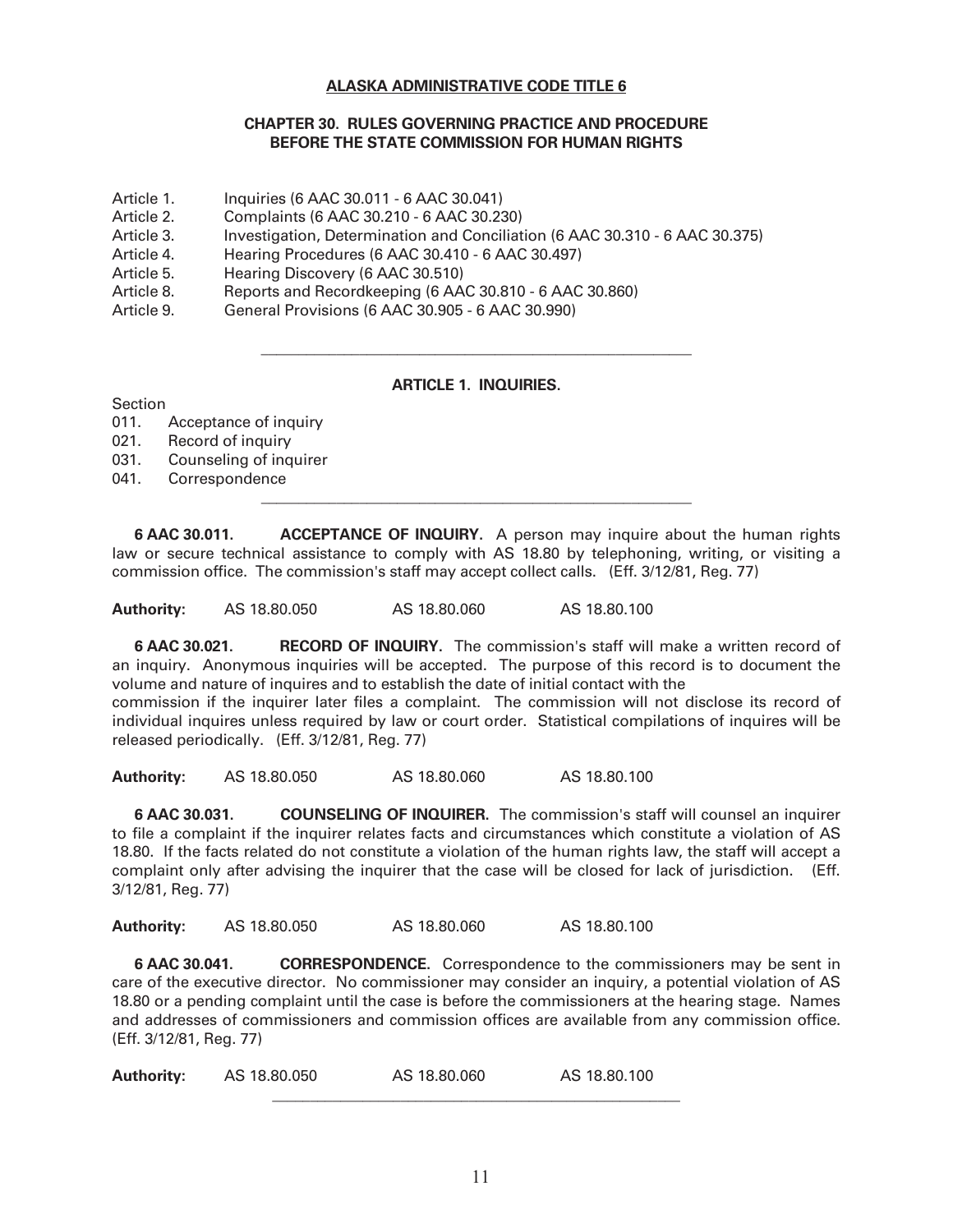## **ARTICLE 2. COMPLAINTS.**

Section

210. Complaints by persons

220. Complaints by the executive director

225. Rebuttal

230. Filing date

**6 AAC 30.210. COMPLAINTS BY PERSONS.** (a) A person aggrieved by an alleged practice prohibited by AS 18.80 may file a written complaint with the commission. A complaint may be filed in person, by mail at any commission office.

(b) The commission's staff will assist in drafting and filing the complaint.

 $\mathcal{L}_\text{max}$  , and the contract of the contract of the contract of the contract of the contract of the contract of the contract of the contract of the contract of the contract of the contract of the contract of the contr

(c) A complaint must contain

(1) the complainant's full name and address;

 (2) the full name and address of the person or entity against whom the complaint is made (known as "respondent");

(3) a statement of the alleged harm the complainant has experienced or is experiencing;

 (4) the reason complainant believes the respondent took or is taking the alleged discriminatory action;

(5) the reason given complainant by respondent for the alleged discriminatory action;

 (6) where appropriate, a statement that one or more individuals are allegedly aggrieved in the same manner as the complainant. The statement must be sufficiently specific that the commission's staff can identify these individuals through investigation;

 (7) the date of the alleged discriminatory practice. If the practice is continuing, the complaint must state when the practice began, if known to the complainant;

- (8) repealed 9/9/84;
- (9) repealed 4/20/19;

(d) The commission's staff will furnish free notary service.

 (e) An attorney may represent a complainant by filing a notice of appearance with the commission's staff.

 (f) The complaint will be served promptly upon respondent in person or by certified mail, return receipt requested. The complainant will receive a copy of the complaint.

 (g) If the acts or practices complained of also constitute a violation of federal law, the commission's staff will give to the appropriate federal enforcement agency a copy of the complaint, unless the complainant directs otherwise. The commission's staff will assist in filing complaints with federal agencies which enforce federal laws similar to AS 18.80, even if the complainant does not want to file a complaint with the commission. (Eff. 12/7/63, Reg. 13; am 11/2/74, Reg. 52; am 6/6/75, Reg. 54; am 1/14/77, Reg. 61; am 5/2/79, Reg. 70; am 3/12/81, Reg. 77; am 8/9/84, Reg. 91; am 4/20/2019, Reg. 230)

**Authority:** AS 18.80.050 AS 18.80.060 AS 18.80.100

Editor's Note: This section was based on 6 AAC 30.010(a), (c), (d), (e), and 6 AAC 30.020(a) before  $3/12/81$ . The history note to this section contains the history of 6 AAC  $30.010(a)$ , (c)-(e), and 6 AAC 30.020(a) before 3/12/81.

**6 AAC 30.220. COMPLAINTS BY THE EXECUTIVE DIRECTOR.** (a) The executive director may file a complaint on behalf of an individual or a class of persons when acts or practices allegedly contrary to AS 18.80.220 – AS 18.80.260 come to his or her attention. A complaint made by the executive director must contain

 (1) An identification of the class which is sufficiently specific to enable the commission's staff to determine the nature of the class through investigation;

 (2) A statement of the alleged harm each individual or class has experienced or is experiencing;

 (3) The date the alleged discriminatory practice occurred. If the practice is continuing, the complaint must state when the practice began, if known to the executive director.

- (b) A complaint made by the executive director must be notarized.
- (c) The executive director may file the complaint with the federal enforcement agency having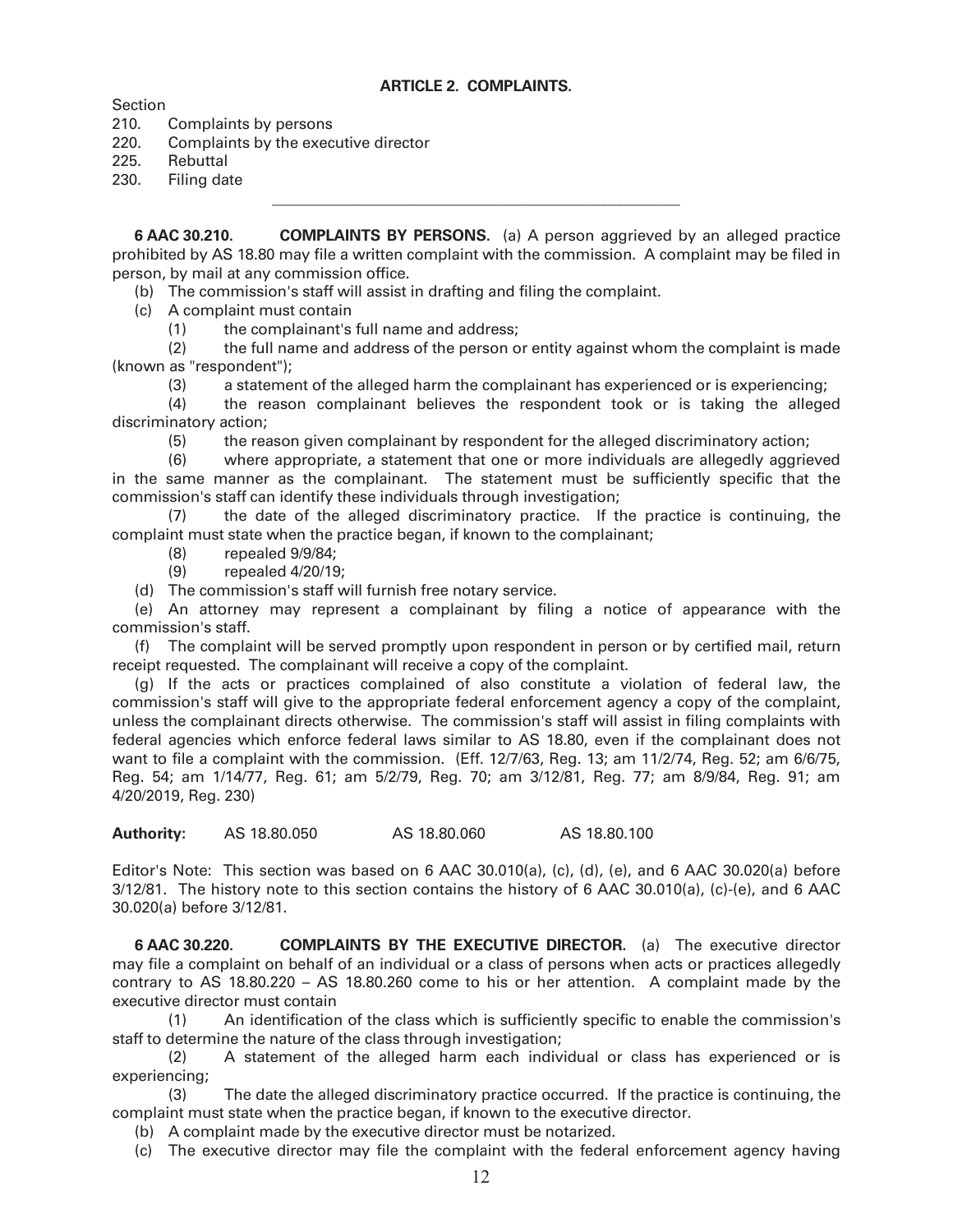jurisdiction over the alleged unlawful acts or practices. (Eff. 12/7/63, Reg. 13; am 11/2/74, Reg. 52; am 6/6/75, Reg. 54; am 1/14/77, Reg. 61; am 5/2/79, Reg. 70; am 3/12/81, Reg. 77; am 8/9/84, Reg. 91; am 4/20/2019, Reg. 230)

**Authority:** AS 18.80.050 AS 18.80.060 AS 18.80.100

**6 AAC 30.225. REBUTTAL.** Repealed. (Eff. 8/9/84, Reg. 91; repealed 12/14/2007, Reg. 184)

 **6 AAC 30.230. FILING DATE.** (a) The complaint filing date is the date when postmarked or received by the commission, whichever date is earlier.

 (b) A complaint by a person alleging a discriminatory act or practice not of a continuing nature must be filed no later than 300 days after the alleged discriminatory act or practice occurred.

 (c) A complaint by a person alleging a discriminatory act or practice of a continuing nature must be filed no later than 300 days after the alleged act or practice stopped. (Eff. 12/7/63, Reg. 13; am 11/2/74, Reg. 52; am 6/6/75, Reg. 54; am 1/14/77, Reg. 61; am 5/2/79, Reg. 70; am 3/12/81, Reg. 77; am 8/9/84, Reg. 91; am 8/22/97, Reg. 143; am 4/20/2019, Reg. 230)

**Authority:** AS 18.80.050 AS 18.80.060 AS 18.80.100 AS 18.80.110

 $\frac{1}{2}$  ,  $\frac{1}{2}$  ,  $\frac{1}{2}$  ,  $\frac{1}{2}$  ,  $\frac{1}{2}$  ,  $\frac{1}{2}$  ,  $\frac{1}{2}$  ,  $\frac{1}{2}$  ,  $\frac{1}{2}$  ,  $\frac{1}{2}$  ,  $\frac{1}{2}$  ,  $\frac{1}{2}$  ,  $\frac{1}{2}$  ,  $\frac{1}{2}$  ,  $\frac{1}{2}$  ,  $\frac{1}{2}$  ,  $\frac{1}{2}$  ,  $\frac{1}{2}$  ,  $\frac{1$ 

 $\overline{\phantom{a}}$  , and the contribution of the contribution of the contribution of the contribution of the contribution of the contribution of the contribution of the contribution of the contribution of the contribution of the

Editor's Note: This section was based on 6 AAC 30.010(f) before 3/12/81. The history note to this section contains the history of 6 AAC 30.010(f) before 3/12/81.

#### **ARTICLE 3. INVESTIGATION, DETERMINATION AND CONCILIATION.**

Section

- 310. Resolution conference procedures
- 320. Investigation methods by commission staff before conciliation
- 330. Determinations
- 340. Conciliation procedures
- 350. Amendment of complaint before conciliation
- 360. Withdrawal of complaint before conciliation
- 370. (Repealed).
- 375. Finality of staff decisions

**6 AAC 30.310. RESOLUTION CONFERENCE PROCEDURES.** (a) The commission's staff may convene a conference between the complainant and the respondent to define the issues of the complaint, receive information relevant to the investigation and, if possible, to negotiate a resolution of the complaint.

 (b) The complainant and respondent shall attend a resolution conference unless excused by the commission's staff for good cause shown. The commission may use its subpoena authority to compel a party to appear at the resolution conference and to produce information, records, papers, accounts, and documents sought in the investigation.

 (c) The commission's staff will advise complainant and respondent in writing of the conference date, the procedures to be followed, and what information should be brought to the conference to assist with the investigation and resolution.

 (d) The commission's staff will informally and impartially conduct a resolution conference to inquire into facts relevant to the complaint and, at the request of the parties, will assist the complainant and respondent to negotiate a resolution of the complaint.

 (e) No person may make a transcript or tape recording of the resolution conference. The commission staff will take investigative notes and will accept written evidence from the parties. Evidence received by the staff at this conference may be admissible as evidence in any subsequent hearing before the commission.

 (f) The commission's staff may not disclose offers and counter offers of settlement, or evidence of communication, evaluation, or discussion of any offer or counter offer of settlement, made during the conference. This subsection does not prevent the disclosure of any evidence otherwise discoverable merely because it is presented in the course of the conference.

(g) The commission's staff member will adjourn the conference when a party fails to cooperate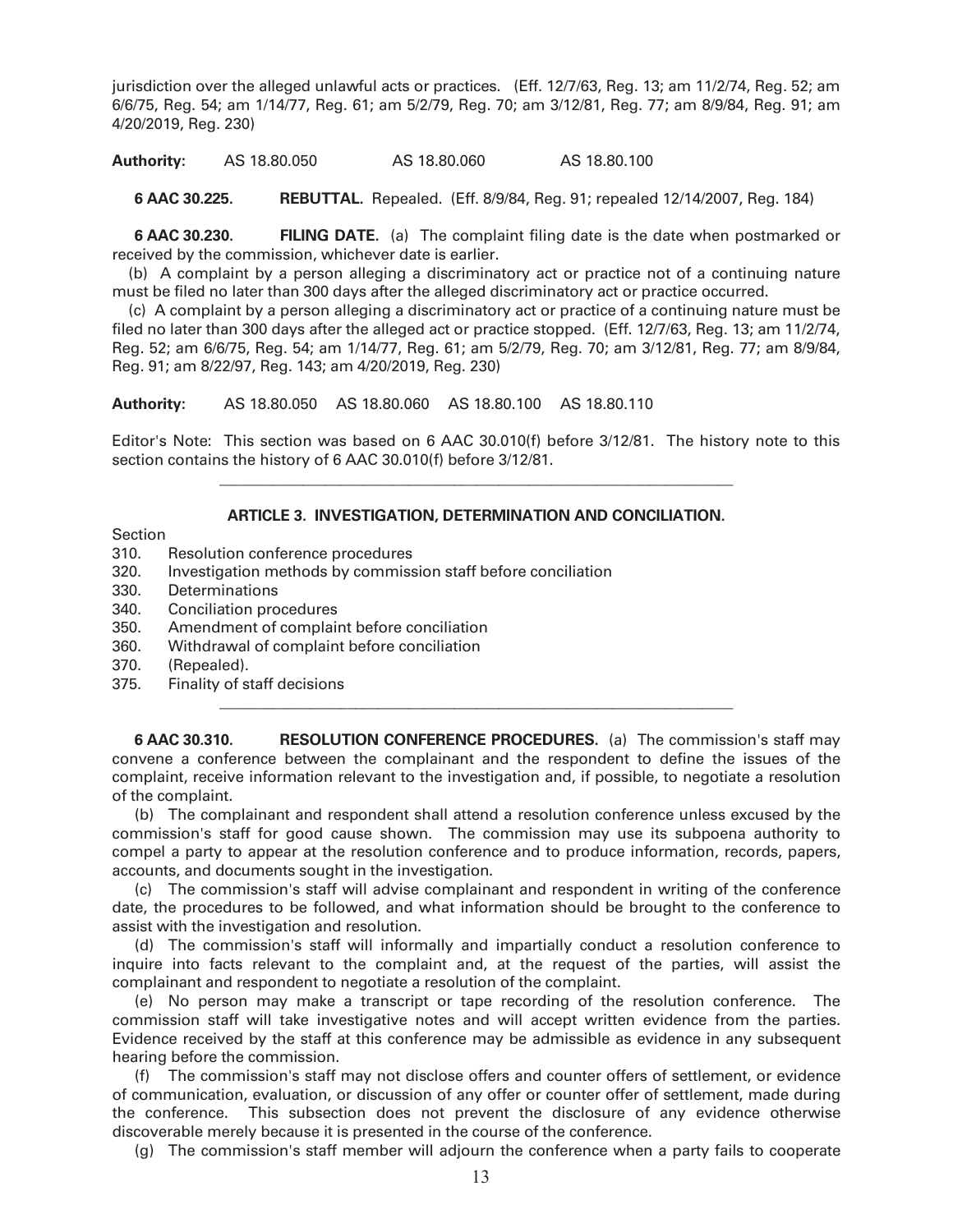with the commission's staff, acts in bad faith, or in a way which unreasonably annoys, embarrasses or oppresses a participant. (Eff. 3/12/81, Reg. 77; am 2/20/22, Reg. 241)

**Authority:** AS 18.80.050 AS 18.80.050 AS 18.80.110 AS 18.80.115

**6 AAC 30.320. INVESTIGATION METHODS BY COMMISSION STAFF BEFORE CONCILIATION.** (a) The commission's staff will determine the nature and scope of the investigation. The commission's staff will impartially obtain and analyze facts relevant to the complaint and determine if the allegations are supported by substantial evidence. During the investigation, the staff may also investigate matters which are like, related to or growing out of the complaint. The commission's staff may obtain evidence by resolution conference, interview, inspection of documents and premises, or examination of written submissions of parties and witnesses. Any party or witness may offer a relevant statement or evidence for consideration by the commission's staff.

 (b) The commission's staff will conduct interviews confidentially. Witnesses may not be accompanied during interviews unless

 (1) by a representative of the respondent if the witness is a member of the respondent's control group;

 (2) by an attorney who has entered an appearance before the commission on behalf of the witness;

 (3) by a qualified, neutral language interpreter selected by the commission's staff if the commission's staff determines that the interpreter's presence will facilitate communication between the witness and the interviewer;

(4) by a parent of a witness who is a minor;

(5) by a guardian of the witness if the witness lacks capacity to testify independently; or

 (6) by another person identified by the witness when such participation would constitute a reasonable accommodation for the witness's disability.

 (c) To carry out its impartial investigation, the commission's staff may issue requests for production, interrogatories, subpoenas, and subpoenas duces tecum. A party must mail the answers to interrogatories and responses to requests for production not later than 30 days after service unless the commission's staff grants an extension or modification for good cause shown. The commission's staff may set reasonable times for appearances in response to subpoenas and subpoenas duces tecum. In addition, the following rules apply:

 (1) the commission's staff shall notify the party to whom interrogatories, subpoenas duces tecum, or requests for production are directed that failure to answer, appear, or produce may result in an adverse determination by the staff on the merits of the complaint and a loss of the right to offer evidence sought by the interrogatories, subpoenas duces tecum, or requests for production at a later hearing on the complaint;

 (2) if a complainant fails to answer, appear, or produce information necessary to reach a determination on the merits of the complaint, the commission's staff shall close the case;

 (3) if a respondent fails to answer, appear, or produce, the commission's staff shall analyze the available evidence and determine whether the complaint is supported by substantial evidence; the staff may seek enforcement of a subpoena or subpoena duces tecum in superior court or it may base a determination on inferences drawn from the failure to answer an interrogatory, appear, or produce documents, and proceed as follows:

 (A) if the complaint is supported by substantial evidence, the commission's staff shall issue its determination in writing and try to conciliate the complaint; if conciliation fails and a hearing is convened, the hearing commissioners will not receive any evidence that should have been offered in response to the interrogatories, subpoenas duces tecum, or requests for production issued by the commission's staff.

 (B) if the complaint is not supported by substantial evidence, the commission's staff shall refer the refusal to comply with a subpoena, subpoena duces tecum, request for production, interrogatories, or other process to the Department of Law for appropriate enforcement action in superior court; if the state is a respondent, the commission may employ temporary legal counsel to enforce its investigation process.

 (d) No party may serve interrogatories, requests for production, subpoenas, subpoenas duces tecum and other process on another party, on the commission's staff, or on any other person before certification of conciliation failure by the executive director. The commission's staff may issue process on any person at the request of a party if the staff determines that the process is reasonably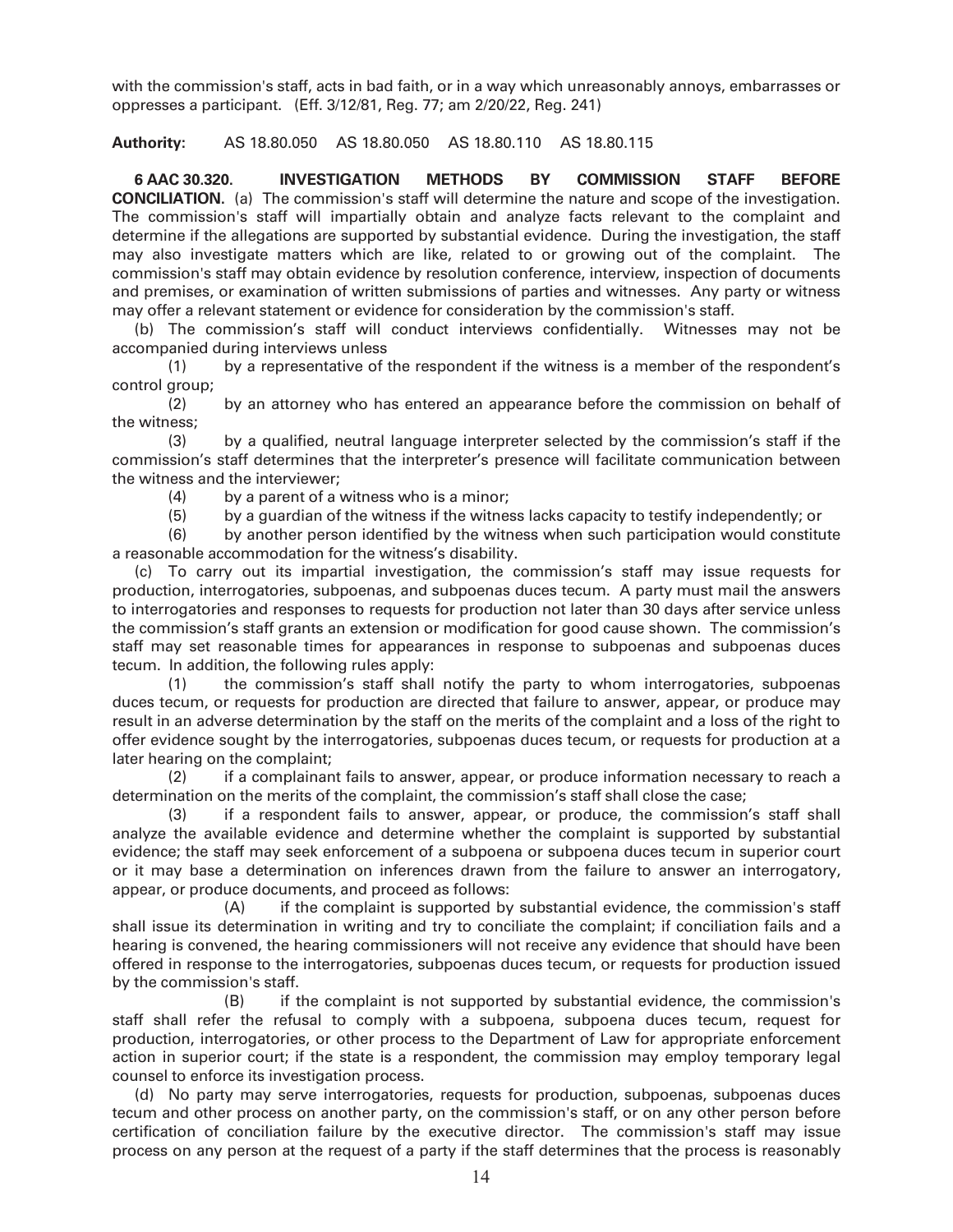necessary for an impartial investigation, determination or conciliation of the case.

 (e) The commission's staff may issue subpoenas and subpoenas duces tecum to take the deposition of any person as part of its impartial investigation. A deposition taken during an investigation may be offered in evidence at a hearing convened under 6 AAC 30.410 - 6 AAC 30.497 if the party taking the deposition informs the parties to the investigation and the person whose deposition is taken of its intended use. (Eff. 12/7/63, Reg. 13; am 11/2/74, Reg. 52; am 6/6/75, Reg. 54; am 1/14/77, Reg. 61; am 8/16/78, Reg. 67; am 5/2/79, Reg. 70; am 3/12/81, Reg. 77; am 8/9/84, Reg. 91; am 3/31/90, Reg. 113; am 7/3/96, Reg. 138; am 12/14/2007, Reg. 184; am 4/20/2019, Reg. 230)

| <b>Authority:</b> | AS 18,80,050 | AS 18.80.060 | AS 18.80.075 |
|-------------------|--------------|--------------|--------------|
|                   | AS 18.80.110 | AS 18.80.120 | AS 18.80.130 |

Editor's Note: 6 AAC 30.320(a) and  $(b)(3)(B)$  were based on 6 AAC 30.020; 6 AAC 30.320(b)(1), (b)(3)(A), and (b)(4) were based on 6 AAC 30.022(b) and (g), and 6 AAC 30.320(c) and (d) were based on 6 AAC 30.025 before 3/12/81. The history note to this section contains the history of 6 AAC 30.020, 6 AAC 30.022(b) and (g) and 6 AAC 30.025 before 3/12/81.

 **6 AAC 30.325. REBUTTAL.** If the commission's staff intends to issue a determination that a complaint is not supported by substantial evidence, the staff shall inform the complainant of its proposed determination and review the evidence supporting the determination with the complainant. The commission's staff shall provide the complainant with an opportunity for rebuttal before a determination that a complaint lacks substantial evidence is made. (Eff. 12/14/2007, Reg. 184)

**Authority:** AS 18.80.050 AS 18.80.100 AS 18.80.110 AS 18.80.115

**6 AAC 30.330. DETERMINATIONS.** (a) If the commission's staff determines that a complaint is not supported by substantial evidence it shall prepare written findings and a determination on each alleged violation of AS 18.80.

 (b) If the commission's staff determines that an administrative closure of a case is necessary prior to a conciliation failure, it shall prepare a closing order with a written explanation of the reasons for dismissal.

 (c) If the commission's staff determines that the complaint is supported by substantial evidence, it shall prepare written findings and a determination on each alleged violation of AS 18.80. If the commission's staff identifies during the investigation an issue of discrimination or a person not named in the complaint who has been similarly discriminated against, the commission's staff shall identify this issue or person in the determination either by name or with enough specificity that the respondent can identify the issue or the person.

 (d) Written findings, determinations, and closing orders shall be delivered to the parties in person, by certified mail, return receipt requested, or through secure electronic transmission. (Eff. 12/7/63, Reg. 13; am 11/2/74, Reg. 52; am 6/6/75, Reg. 54; am 1/14/77, Reg. 61; am 5/2/79, Reg. 70; am 3/12/81, Reg. 77; am 8/9/84, Reg. 91; am 1/2/2004, Reg. 168; am 4/20/2019, Reg. 230).

**Authority:** AS 18.80.050 AS 18.80.060 AS 18.80.100 AS 18.80.110

Editor's Note: 6 AAC 30.330(a) was based on 6 AAC 30.010(k) and 6 AAC 30.330(b) was based on 6 AAC 30.020(a)(5) before 3/12/81. The history note to this section contains the history of 6 AAC 30.010(k) and 6 AAC 30.020(a)(5) before 3/12/81.

**6 AAC 30.340. CONCILIATION PROCEDURES.** (a) The commission's staff will provide the parties with proposed terms of conciliation along with the determination that a complaint is supported by substantial evidence. The commission's staff will propose remedies for each issue and individual identified in the determination.

 (b) If the commission's staff negotiates conciliation terms that provide a remedy for a person who is not named in the complaint but identified in the determination, the commission's staff will invite the person identified to accept or reject the remedy.

 (c) The commission's staff or either party shall direct to the class identified in the findings the best notice practicable to those class members who can be identified through reasonable effort.

(d) Conciliation by the commission will not prevent an individual who has not filed a complaint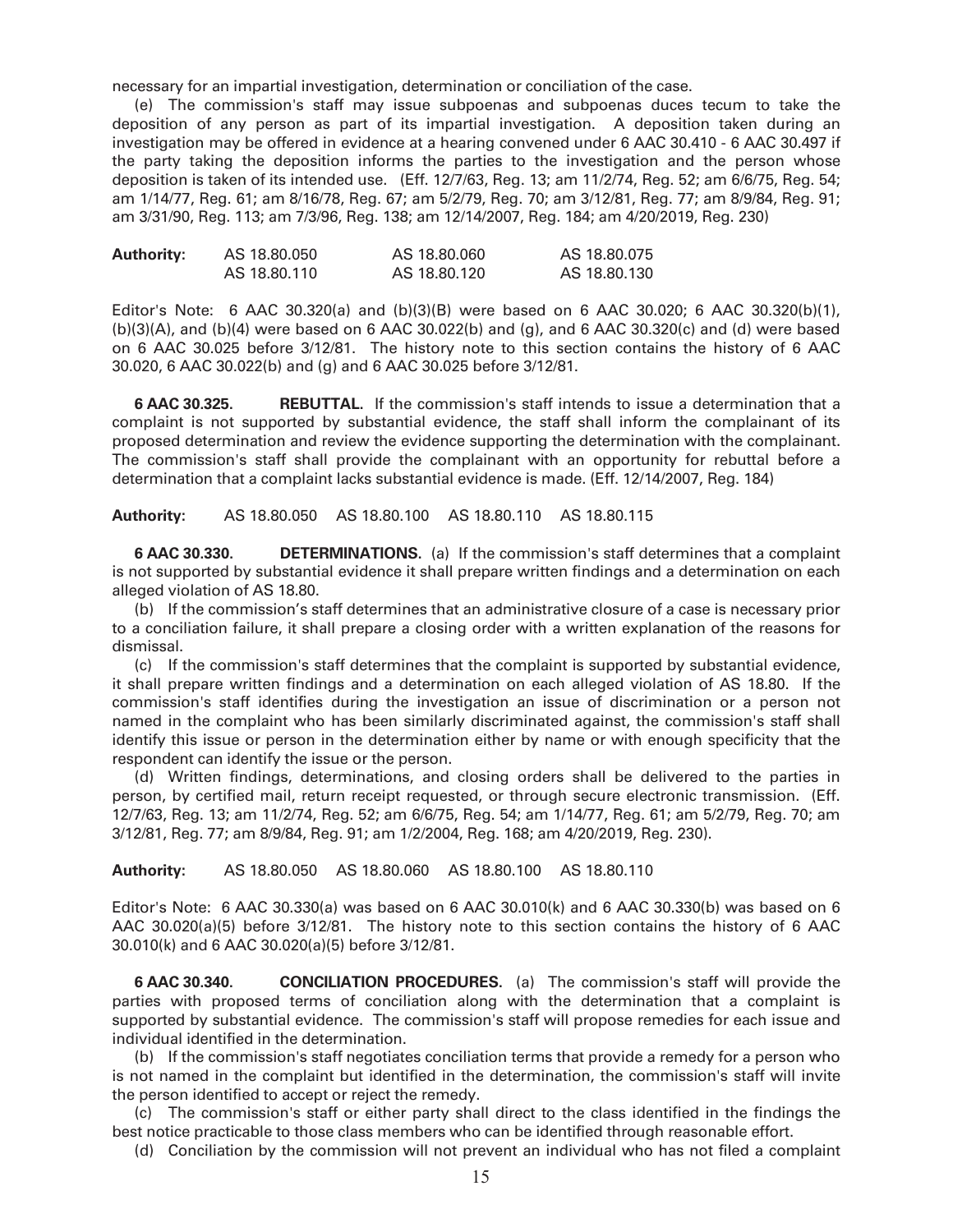from seeking relief outside of the conciliation agreement.

 (e) If the complainant, executive director, and respondent agree to a remedy or remedies, the agreement must be signed by all parties in accordance with AS 18.80.110. If the complainant refuses to accept conciliation terms offered by the respondent that the executive director believes are reasonable, the executive director may seek to remedy the discriminatory practice or practices identified in the determination without the complainant's participation, and any agreement reached must be signed by the executive director and respondent.

 (f) Conciliation terms must be agreed to not later than 30 days after service of the conciliation agreement proposed by the commission's staff. The executive director may grant an extension of time to agree to the terms of conciliation for good cause shown. The executive director will determine that conciliation efforts have failed if

 (1) the respondent fails to discuss conciliation in a timely manner with the commission's staff;

 (2) the commission's staff and the parties do not resolve the issues alleged in the complaint; or

(3) the respondent fails to fulfill its obligations under the conciliation agreement.

 (g) If the executive director determines that conciliation efforts have failed, the executive director shall inform the commission's chairperson in writing and shall, not later than 45 days of the determination of the failure, refer the complaint to the commission for hearing or dismiss without prejudice the complaint in accordance with AS 18.80.120 and must be served on the parties in person or by certified mail, return receipt requested; if the executive director dismisses the complaint, the executive director must give notice to the commission and serve the parties in person or by regular mail.

 (h) The commission's staff will attempt conciliation on behalf of a class of persons identified through investigation as described in 6 AAC 30.330(b) even if the individual complainant fails to participate in or cooperate with conciliation efforts. Complainant's refusal to cooperate will not prevent a settlement on behalf of the class members or result in a determination that conciliation efforts on behalf of the class are unsuccessful. (Eff. 12/7/63, Reg. 13; am 11/2/74, Reg. 52; am 6/6/75, Reg. 54; am 1/14/77, Reg. 61; am 5/2/79, Reg. 70; am 3/12/81, Reg. 77; am 3/31/90, Reg. 113; am 12/14/2007, Reg. 184; am 4/20/2019; Reg. 230)

**Authority:** AS 18.80.050 AS 18.80.060 AS 18.80.100 AS 18.80.110 AS 18.80.112

Editor's Note: 6 AAC 30.340(a), (b), (c), (d) and (f) were based on 6 AAC 30.020(b) and (d). The history notes dated before 3/12/81 which follow 6 AAC 30.340 refer to the former sections.

**6 AAC 30.350. AMENDMENT OF COMPLAINT BEFORE CONCILIATION.** A complaint may be amended at any time before certification by the executive director that conciliation has failed. A complaint must be amended if

 (1) an issue of discrimination or a class of persons adversely affected comes to the attention of the complainant or the commission's staff; and

 (2) the new issue differs substantially from the issue identified in the original complaint or the person was not named in the complaint. (Eff. 12/7/63, Reg. 13; am 11/2/74, Reg. 52; am 6/6/75, Reg. 54; am 1/14/77, Reg. 61; am 5/2/79, Reg. 70; am 3/12/81, Reg. 77)

Authority: AS 18.80.050 AS 18.80.060 AS 18.80.100

Editor's Note: This section was based on 6 AAC 30.010(i) before 3/12/81. The history note to this section contains the history of 6 AAC 30.010(i) before 3/12/81.

**6 AAC 30.360. WITHDRAWAL OF COMPLAINT BEFORE CONCILIATION.** (a) For complaints filed before September 13, 2006, an individual complainant may withdraw the individual's complaint at any time before the executive director certifies that conciliation has failed. After the commission's staff has determined that the complaint is supported by substantial evidence, the executive director must approve the withdrawal. Withdrawal of a complaint does not prevent an individual from filing a complaint that alleges a similar related violation of AS 18.80.

 (b) For complaints filed on or after September 13, 2006, a complainant may withdraw a complaint by submitting a signed, written request to the commission's staff at any time before the executive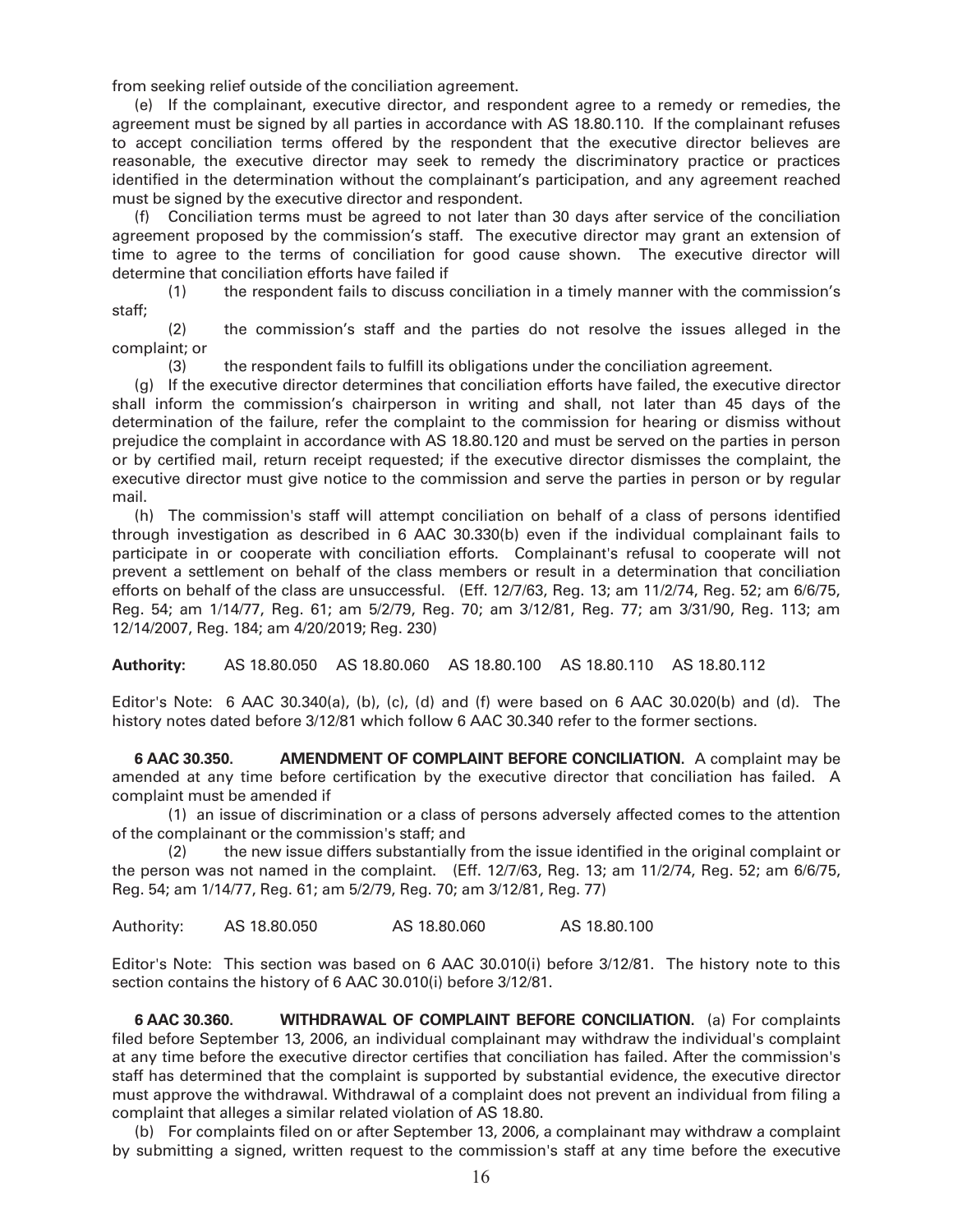director serves an accusation under AS 18.80.120.

 (c) The executive director may substitute the executive director as a party in the place of a complainant who requests withdrawal. The commission's staff shall promptly notify the respondent of the substitution, and the case shall proceed as if the executive director had filed the original complaint. (Eff. 12/7/63, Reg. 13; am 11/2/74, Reg. 52; am 6/6/75, Reg. 54; am 1/14/77, Reg. 61; am 5/2/79, Reg. 70; am 3/12/81, Reg. 77; am 12/14/2007, Reg. 184)

**Authority:** AS 18.80.050 AS 18.80.060 AS 18.80.100

Editor's Note: The substance of this section was based on 6 AAC 30.010(j) before 3/12/81. The history note to this section contains the history of 6 AAC 30.010(j) before 3/12/81.

**6 AAC 30.375. RECONSIDERATION AND REVIEW.** (a) Not later than thirty days after the date of a determination issued pursuant to 6 AAC 30.330(a) or (b), the executive director, on her or his own motion or at the request of a party, may review the determination. The executive director will issue a notice to the parties advising them that the matter has been reopened and will provide both parties with a limited opportunity to submit additional evidence, within a period of time set by the executive director. Following the conclusion of the reconsideration period, the executive director will issue an amended determination or an order affirming the determination.

(b) A closing order shall be a final agency action for the purposes of judicial review.

 $\frac{1}{2}$  ,  $\frac{1}{2}$  ,  $\frac{1}{2}$  ,  $\frac{1}{2}$  ,  $\frac{1}{2}$  ,  $\frac{1}{2}$  ,  $\frac{1}{2}$  ,  $\frac{1}{2}$  ,  $\frac{1}{2}$  ,  $\frac{1}{2}$  ,  $\frac{1}{2}$  ,  $\frac{1}{2}$  ,  $\frac{1}{2}$  ,  $\frac{1}{2}$  ,  $\frac{1}{2}$  ,  $\frac{1}{2}$  ,  $\frac{1}{2}$  ,  $\frac{1}{2}$  ,  $\frac{1$ 

 $\frac{1}{2}$  ,  $\frac{1}{2}$  ,  $\frac{1}{2}$  ,  $\frac{1}{2}$  ,  $\frac{1}{2}$  ,  $\frac{1}{2}$  ,  $\frac{1}{2}$  ,  $\frac{1}{2}$  ,  $\frac{1}{2}$  ,  $\frac{1}{2}$  ,  $\frac{1}{2}$  ,  $\frac{1}{2}$  ,  $\frac{1}{2}$  ,  $\frac{1}{2}$  ,  $\frac{1}{2}$  ,  $\frac{1}{2}$  ,  $\frac{1}{2}$  ,  $\frac{1}{2}$  ,  $\frac{1$ 

 (c) Review of dismissals under AS 18.80.112(c) is limited to those instances in which the commission, on its own volition, determines review furthers the purposes of AS 18.80. (Eff. 5/3/2007, Register 182; am 4/20/2019, Reg. 230)

**Authority:** AS 18.80.050 AS 18.80.112

# **ARTICLE 4. HEARING PROCEDURES.**

**Section** 

- 410. Commencement of hearing process
- 415. Subpoenas
- 420. Class action complaint at hearing
- 430. Notice of hearing
- 435. Motions
- 440. Conduct of hearing
- 450. Amicus curiae
- 460. Evidence
- 470. Examiner's recommended decision
- 480. Orders by hearing commissioners
- 490. Expenses
- 492. Attorney's fees or costs
- 495. Sanctions
- 497. Hearing record

**6 AAC 30.410. COMMENCEMENT OF HEARING PROCESS.** (a) If the executive director refers a complaint to the commission for hearing, the chairperson shall appoint at least three commissioners to hear and decide the case. The chairperson may replace a hearing commissioner at any time before issuance of a final order.

 (b) The commission shall request that the office of administrative hearings appoint an administrative law judge to preside as the hearing examiner at the hearing.

 (c) The administrative law judge or hearing examiner shall conduct a prehearing conference to establish a schedule for discovery, briefing, and exchange of witness lists, and to set the hearing date. (d) Repealed 7/3/96.

 (e) The original pleadings, motions, stipulations, briefs, and other documents required to be filed before the hearing must be filed with the administrative law judge or hearing examiner, and served on the parties. Documents must be captioned in the same manner as the accusation and must include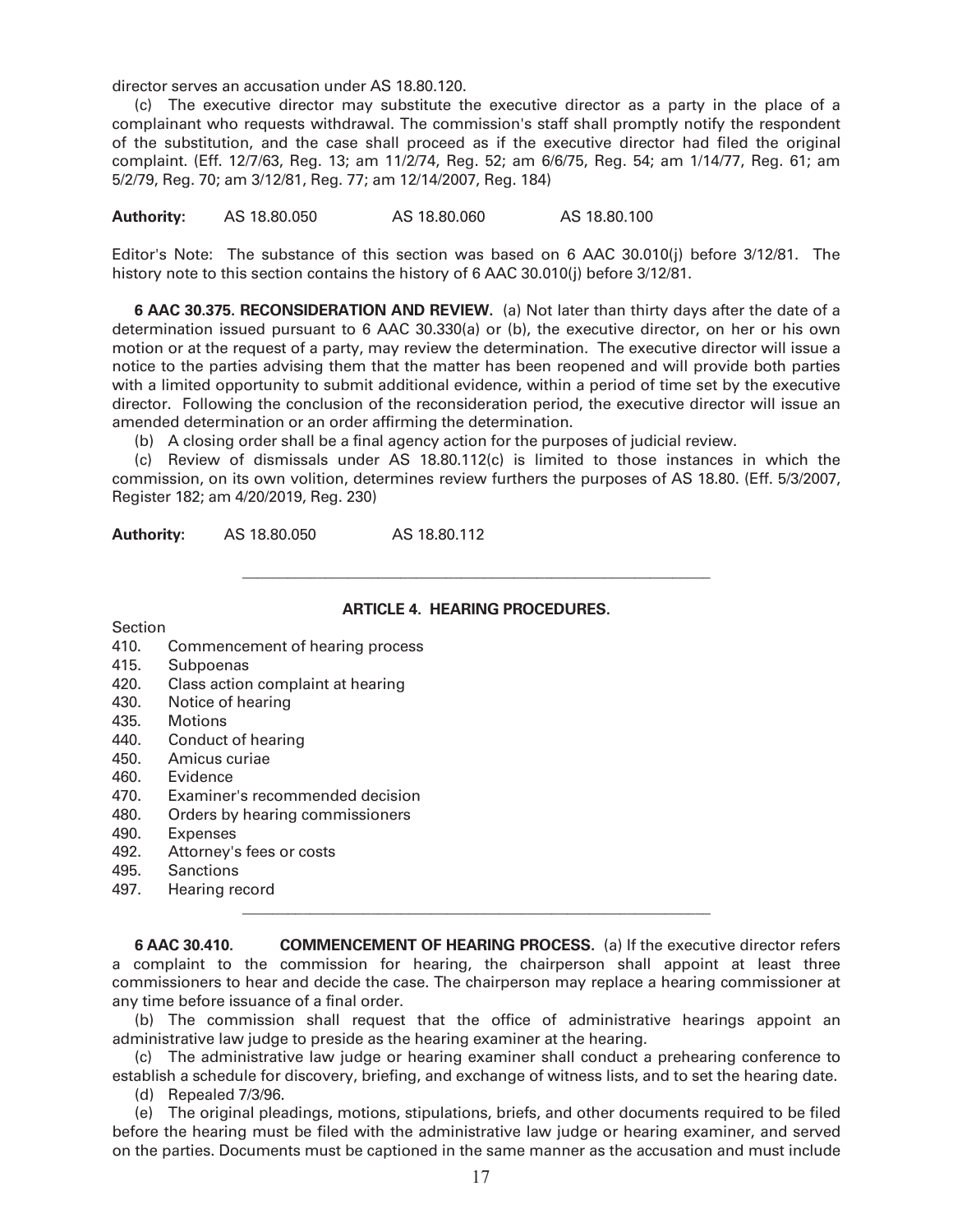the commission's case number.

- (f) Repealed 7/3/96.
- (g) Repealed 12/14/2007.
- (h) Repealed 7/3/96.

 (i) The respondent shall file and serve an answer to the accusation within 20 days after service of notice of assignment of an administrative law judge or hearing examiner. The answer must fairly meet the substance of the accusation and must contain a general or specific admission or denial of the allegations in the accusation. If the respondent lacks knowledge or information, a statement of that lack has the effect of a denial. The answer must state any matter that is a defense. Any allegation in the accusation that is not denied or admitted in the answer will be considered admitted.

 (j) If an accusation is amended, the respondent shall file and serve an answer to the amended accusation within 20 days after service. If any part of an amended accusation is referred for conciliation under AS 18.80.120 (c) and conciliation efforts are not successful, the respondent shall file an answer to the amended accusation within 10 days of the executive director's notice of the failure of the conciliation. (Eff. 12/7/63, Reg. 13; am 11/2/74, Reg. 52; am 6/6/75, Reg. 54; am 12/17/76, Reg. 60; am 1/14/77, Reg. 70; am 3/12/81, Reg. 77; am 7/3/96, Reg. 138; am 1/2/2004, Reg. 168; am 12/14/2007, Reg. 184)

**Authority:** AS 18.80.050 AS 18.80.060 AS 18.80.120

Editor's Note: 6 AAC 30.410(a),(b),(g) and (j) were based on 6 AAC 30.060(b), 6 AAC 30.055, 6 AAC 30.010(i) and 6 AAC 30.050 respectively before 3/12/81. The history note in this section contains the history of 6 AAC 30.060(b), 6 AAC 30.055, 6 AAC 30.010(i) and 6 AAC 30.050 before 3/12/81.

**6 AAC 30.415. SUBPOENAS.** The administrative law judge or hearing examiner may issue subpoenas or subpoenas duces tecum upon the written application of the executive director or the respondent. (Eff. 12/7/63, Reg. 13; am 6/6/75, Reg. 54; am 3/12/81, Reg. 77; am 12/14/2007, Reg. 184)

Authority: AS 18.80.050 AS 18.80.060 AS 18.80.120

Editor's Note: This section was based on 6 AAC 30.025 before 3/12/81. The history note to this section contains the history of 6 AAC 30.025 before 3/12/81.

**6 AAC 30.420. CLASS ACTION COMPLAINT AT HEARING.** (a) A complaint may be maintained as a class action at a hearing.

 (1) The executive director may maintain a complaint as a class action only by identifying the class with specificity and by showing that

- (A) the class is so numerous that joinder of all members is impracticable;
- (B) there are questions of law or fact common to the class; and
- (C) the executive director will fairly and adequately protect the interests of the

class.

 (2) An individual may maintain a complaint as a class action only if the executive director determines that it is practicable and in the public interest to certify the complaint as a class action and the executive director can show that

- (A) the class is so numerous that joinder of all members is impracticable;
- (B) there are questions of law or fact common to the class;
- (C) the claims of the complainant are typical of the claims of the class; and
- (D) the complainant will fairly and adequately protect the interests of the class.

(b) An action may be maintained as a class action complaint if  $(a)(1)$  or  $(a)(2)$  of this section is satisfied, and

 (1) the prosecution of separate actions by the individual members of the class would create a risk of

 (A) inconsistent or varying adjudications with respect to individual members of the class which would establish incompatible standards of conduct for the party opposing the class; or

 (B) adjudications with respect to individual members of the class which would as a practical matter be dispositive of the interests of the other class members not parties to the adjudications or which would substantially impair or impede their ability to protect their interests;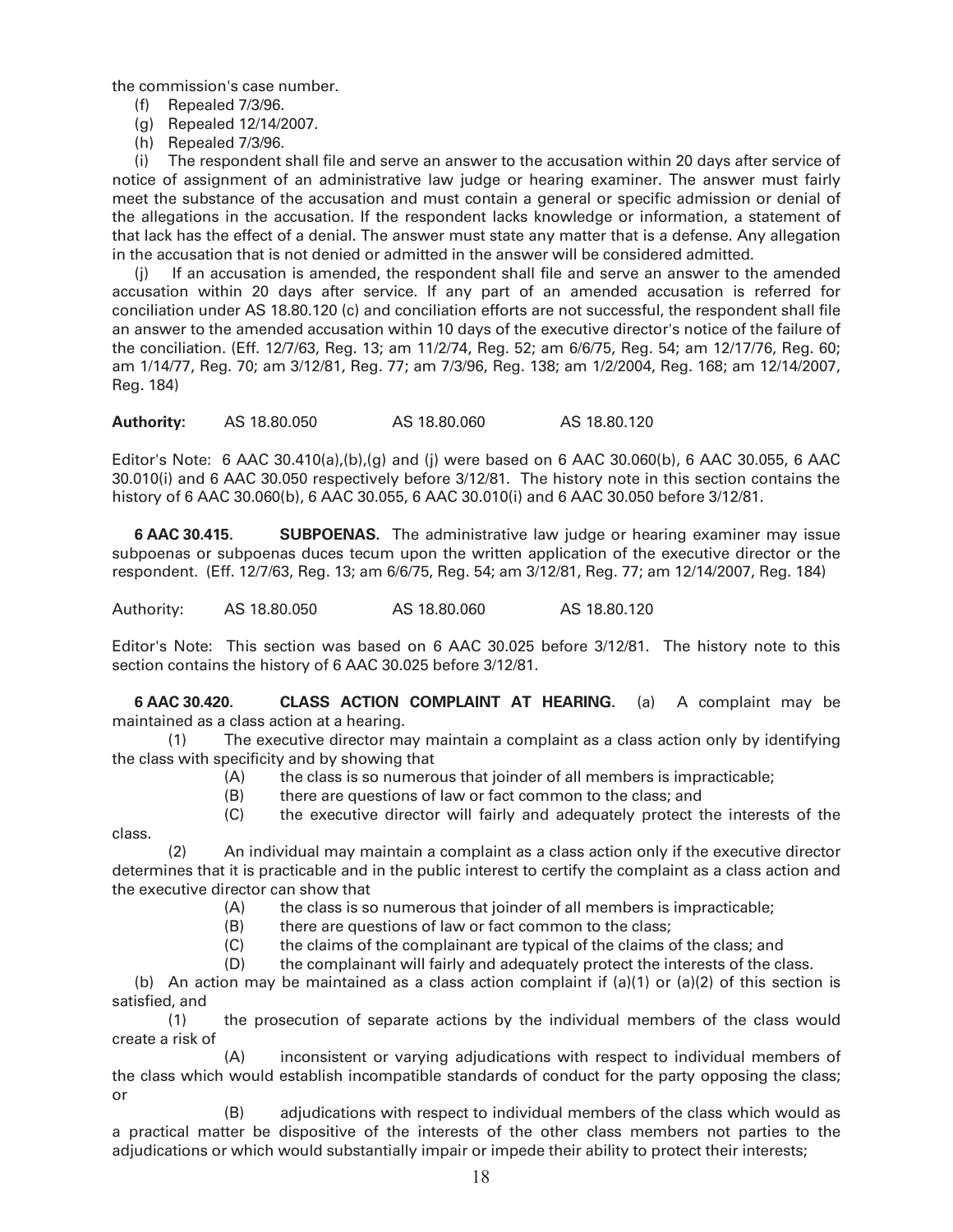(2) the party opposing the class has acted or refuses to act on grounds generally applicable to the class which makes final injunctive relief or corresponding declaratory relief appropriate for the entire class; or

 (3) the questions of law or fact common to the members of the class predominate over any questions affecting only individual members, and a class action complaint is superior to other available methods for the fair and efficient adjudication of the controversy.

 (c) The matters pertinent to a determination that the proposed class qualifies as a class under (b)(3) of this section include

 (1) the interest of members of the class in individually pursuing the prosecution of separate administrative actions;

 (2) the extent and nature of any litigation concerning the controversy before the action under this chapter is started;

 (3) the desirability or undesirability of concentrating the litigation of the claims in the administrative hearing; and

(4) the difficulties which may be encountered in the management of a class action.

(d) The class and its members shall be identified and notified as follows:

 (1) as soon as practicable after the examiner serves the complaint on the parties, the examiner shall determine whether the complaint is to be maintained as a class action; an order issued under this subsection is conditional and may be altered or amended before the decision on the merits;

 (2) in any class action complaint maintained under (b)(3) of this section, the examiner shall give the members of the class the best notice practicable under the circumstances, including individual notice to all members who can be identified through reasonable effort;

the findings of fact and conclusions of law in an action maintained as a class action under (b)(1) or (2) of this section must describe the members of the class; the findings of fact and conclusions of law in an action maintained as a class action under (b)(3) of this section must describe the members of the class who: (i) were notified as provided in (2) of this subsection, (ii) have not requested exclusion, and (iii) the hearing commissioners determine are members of the class; and

(4) when appropriate

 (A) an action may be brought and maintained as a class action with respect to particular issues; or

 (B) a class may be divided into subclasses and each subclass treated as a class. (e) In the conduct of a class action under this section, the examiner may make orders which

 (1) determine the course of proceedings or prescribe measures to prevent repetitious or complicated evidence or argument;

 (2) protect the members of the class or provide for the fair conduct of the hearing by notifying the members of any stage of the hearing of the extent of the proposed order, and of the opportunity for members to object to the representation as unfair and inadequate or to otherwise come into the action;

(3) impose conditions on the parties;

 (4) require the amendment of the complaint to eliminate allegations as to representation of absent class members, and that the action proceed without those absent class members; and

 (f) An order issued under (e) of this section may be altered or amended by the examiner and is not a final decision of the hearing commissioners.

 (g) A class action may not be dismissed or compromised without the approval of the hearing commissioners. Notice must be given to all members of the class as directed by the examiner before an order of dismissal or compromise takes effect.

 (h) An order issued in accordance with AS 18.80.130 must describe those persons who are members of the class. (Eff. 1/14/77, Reg. 61; am 3/12/81, Reg. 77)

**Authority:** AS 18.80.050 AS 18.80.060 AS 18.80.100 AS 18.80.120 AS 18.80.130

Editor's Note: This section was based on 6 AAC 30.015 before 3/12/81. The history note to this section contains the history of 6 AAC 30.015 before 3/12/81.

**6 AAC 30.430. NOTICE OF HEARING.** The administrative law judge or hearing examiner shall give notice of the hearing to the parties at least 15 days before the start of the hearing, unless a shorter time is agreed to by the parties. The notice must state the time and place of the hearing. (Eff.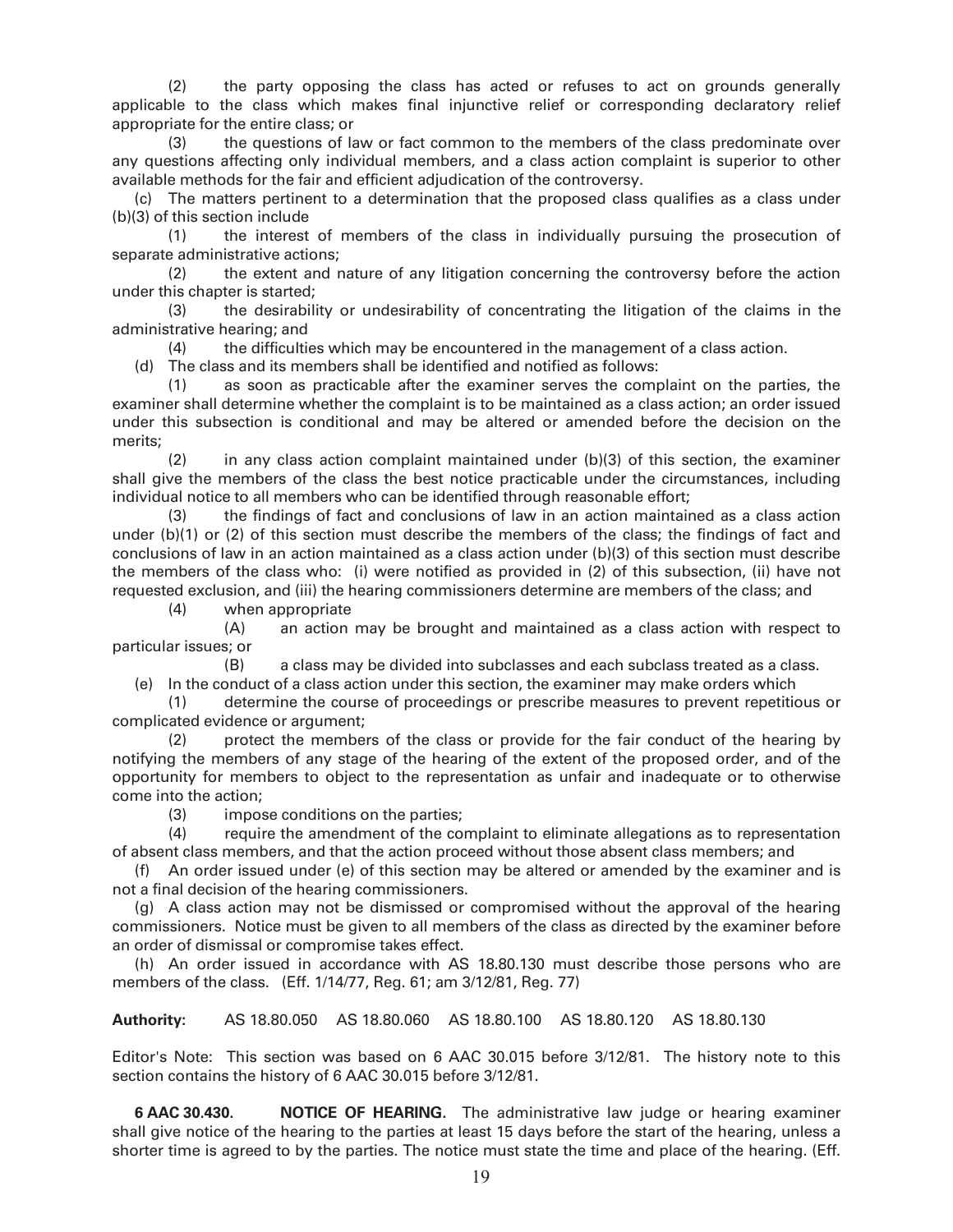12/7/63, Reg. 13; am 6/6/75, Reg. 54; am 3/12/81, Reg. 77; am 7/3/96, Reg. 138; am12/14/2007, Reg. 184)

Authority: AS 18.80.050 AS 18.80.060 AS 18.80.120

Editor's Note: This section was based on 6 AAC 30.040(b) before 3/12/81. The history note to this section contains the history of 6 AAC 30.040(b) before 3/12/81.

**6 AAC 30.435. MOTIONS AND OTHER FILINGS.** (a) Unless otherwise ordered for good cause or required by this chapter, the rules for filing, service, and consideration of motions in civil proceedings in the courts of this state apply to proceedings under AS 18.80.

 (b) The administrative law judge or hearing examiner shall promptly rule on motions filed in a case. A request to the hearing commissioners to review an order by an administrative law judge or hearing examiner that is not a final order may only be made upon a showing that the standards set out in the rules for petitions for review in civil proceedings in the courts of this state have been met.

 (c) If the executive director or the respondent files a motion for a summary decision, the opposing party may request additional time to respond to the motion in order to have a reasonable opportunity for discovery. The administrative law judge or hearing examiner shall grant the request unless it is shown that a reasonable opportunity for discovery has already been provided or additional discovery will not lead to evidence that could support an opposition to the motion.

 (d) The administrative law judge or hearing examiner shall permit prehearing briefs in all cases and allow post-hearing briefs only for good cause shown, or by stipulation of the parties.

 (e) Unless otherwise ordered for good cause shown, the rules for computation and enlargement of time and additional time after service in civil proceedings in the courts of this state apply to proceedings under AS 18.80. (Eff. 7/3/96, Reg. 138; am 12/14/2007, Reg. 184)

**Authority:** AS 18.80.050 AS 18.80.060 AS 18.80.120

**6 AAC 30.440. CONDUCT OF HEARING.** (a) The executive director has the burden of proving the allegations of the accusation.

 (b) The parties may attend the hearing in person, telephonically, or by counsel, may present oral testimony or other evidence, and may examine and cross-examine witnesses. The party attending telephonically is responsible for arranging the call and paying the associated costs. The parties may enter into procedural or substantive stipulations that comply with AS 18.80 or this chapter.

 (c) The administrative law judge or hearing examiner may, upon reasonable notice, call and examine witnesses, and direct the production and inclusion in the record of documentary evidence.

 (d) The administrative law judge or hearing examiner may leave the record open after the hearing to permit the inclusion of evidence which was unavailable during the hearing.

 (e) The administrative law judge or hearing examiner shall conduct the hearing, and rule on the admissibility of evidence, the order and allocation of proof, and all motions and objections. The rule for exclusion of witnesses in civil proceedings in the courts of this state applies to proceeding under AS 18.80. The administrative law judge or hearing examiner may exclude from the hearing room or from further participation in the proceeding any person who engages in improper conduct during the hearing.

 (f) The hearing may be continued from day to day or adjourned to a later date or to a different place by announcement at the hearing or by appropriate notice to the parties and the executive director.

 (g) Oral testimony must be given under oath or affirmation. The examiner may administer the oath.

 (h) The administrative law judge or hearing examiner shall ensure that the proceedings are recorded. A party may obtain a duplicate audiotape of a hearing by submitting a request in writing to the commission and paying the cost of preparing the duplicate audiotape. (Eff. 12/7/63, Reg. 13; am 6/6/75, Reg. 54; am 12/17/76, Reg. 60; am 3/12/81, Reg. 77; am 7/3/96, Reg. 138; am 12/14/2007, Reg. 184)

**Authority:** AS 18.80.050 AS 18.80.060 AS 18.80.120

Editor's Note: 6 AAC 30.440(c) and (e) were based on 6 AAC 30.055(a), and 6 AAC 30.440(a), (b), (d),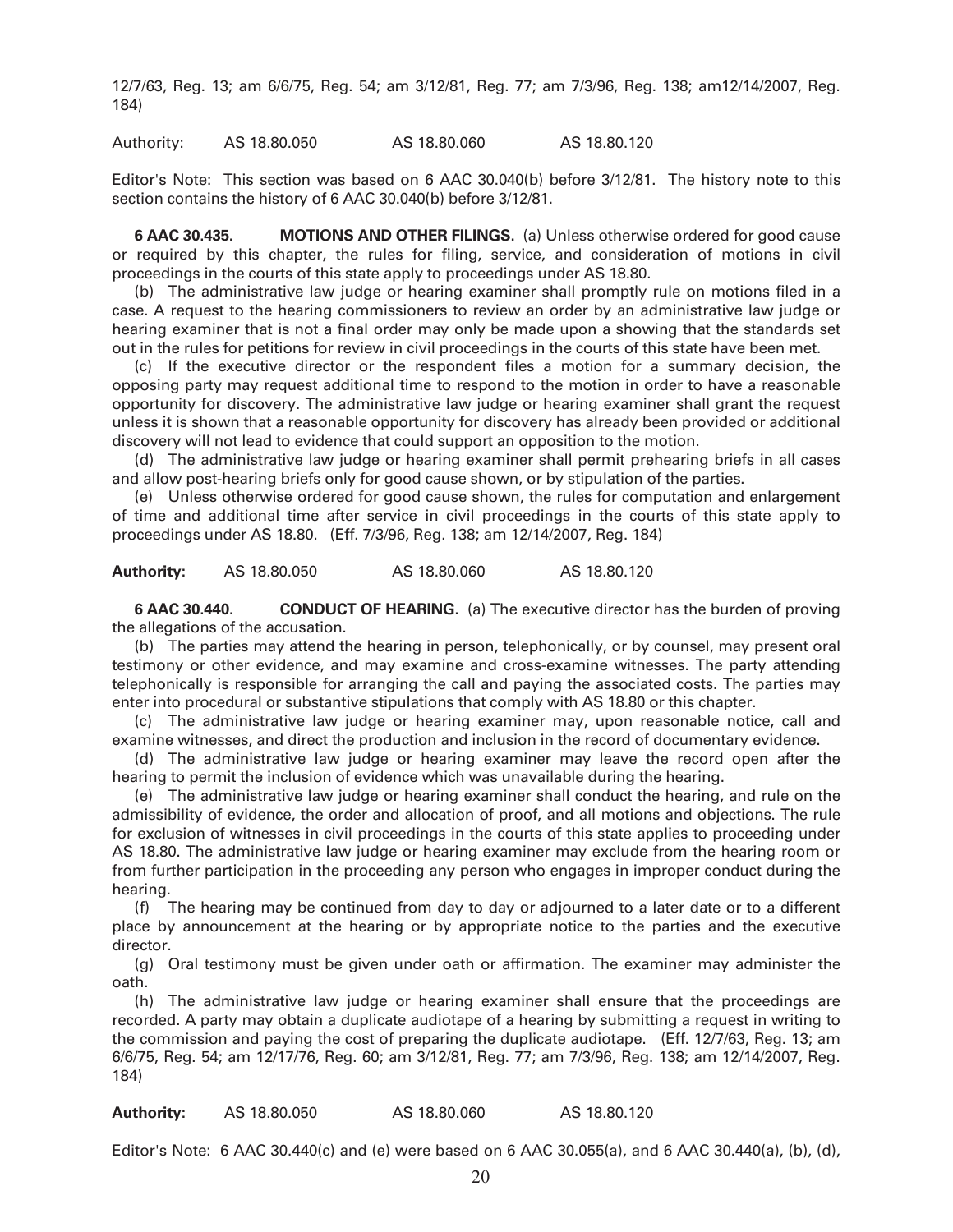and (f) were based on 6 AAC 30.060 before 3/12/81. The history note to this section contains the history of 6 AAC 30.055(a) and 6 AAC 30.060 before 3/12/81.

**6 AAC 30.450. AMICUS CURIAE.** A brief of an amicus curiae may be filed only if the parties consent in writing or if the examiner grants a motion which requests permission to file the brief. A motion for permission to file a brief must identify the interest of the amicus and must state the reasons why a brief of the amicus is desirable. (Eff. 12/7/63, Reg. 13; am 6/6/75, Reg. 54; am 3/12/81, Reg. 77)

**Authority:** AS 18.80.050 AS 18.80.060(b) AS 18.80.120 AS 18.80.130(a)

Editor's Note: This section was based on 6 AAC 30.060(a) before 3/12/81. The history note to this section contains the history of 6 AAC 30.060(a) before 3/12/81.

**6 AAC 30.460. EVIDENCE.** (a) The administrative law judge or hearing examiner shall admit and give probative effect to evidence that is admissible in the superior court. The administrative law judge or hearing examiner shall admit and weigh other evidence on which reasonable persons are accustomed to rely in the conduct of their serious affairs.

(b) Repealed 12/14/2007.

 (c) A party may introduce an affidavit as evidence at a hearing if the party serves a copy of the affidavit at least 10 days before the hearing. The affidavit must be accompanied by a notice of intent to introduce the affidavit into evidence at the hearing and must notify the opposing party that he or she has seven days in which to request cross-examination. Unless the opposing party serves the proponent with a request to cross-examine an affiant within seven days after service of the affidavit, his or her right to cross-examine the affiant is waived and the affidavit, if introduced in evidence, will be given the same effect as if the affiant had testified orally. If an opportunity to cross-examine an affiant is not given after request for it is made, the affidavit may only be used to supplement or explain direct testimony and is not sufficient by itself to support a finding. (Eff. 6/6/75, Reg. 54; am 12/17/76, Reg. 60; am 3/12/81, Reg. 77; am 12/14/2007, Reg. 184)

**Authority:** AS 18.80.050 AS 18.80.060 AS 18.80.120

Editor's Note: This section was based on 6 AAC 30.055(a) before 3/12/81. The history note in this section contains the history of 6 AAC 30.055(a) before 3/12/81.

**6 AAC 30.470. EXAMINER'S RECOMMENDED DECISION.** (a) The administrative law judge or hearing examiner shall promptly recommend findings of fact, conclusions of law, and an order to the hearing commissioners. A copy of the recommendations will be served on the parties.

 (b) On any question that is determinative of the jurisdiction of the commission or the culpability of any party, the administrative law judge or hearing examiner may only make recommendations to the hearing commissioners.

 (c) When demeanor, inconsistency, or personal credibility is a basis for the recommendations, the administrative law judge or hearing examiner shall specifically note these observations in the recommendations.

 (d) Within 15 days after receipt of the examiner's recommendations, any party may file objections with the administrative law judge or hearing examiner and serve copies on the parties. Responses to objections may not be filed except at the direction of the administrative law judge or hearing examiner. The administrative law judge or hearing examiner may reconsider the recommendations objected to and may order oral argument. If reconsideration is denied, the hearing record together with the recommendations and the objections, if any, will be sent to the hearing commissioners for issuance of a final order. If the administrative law judge or hearing examiner does not rule on the objections within 20 days after the objections were filed, the objections will be considered denied.

 (e) The administrative law judge or hearing examiner may grant a reasonable extension to file objections if a party shows that a transcript is essential to make an objection, or for other good cause shown. (Eff. 6/6/75, Reg. 54; am 12/17/76, Reg. 60; am 3/12/81, Reg. 77; am 12/14/2007, Reg. 184)

| <b>Authority:</b> | AS 18.80.050 | AS 18,80,060 | AS 18.80.120 |
|-------------------|--------------|--------------|--------------|
|                   |              |              |              |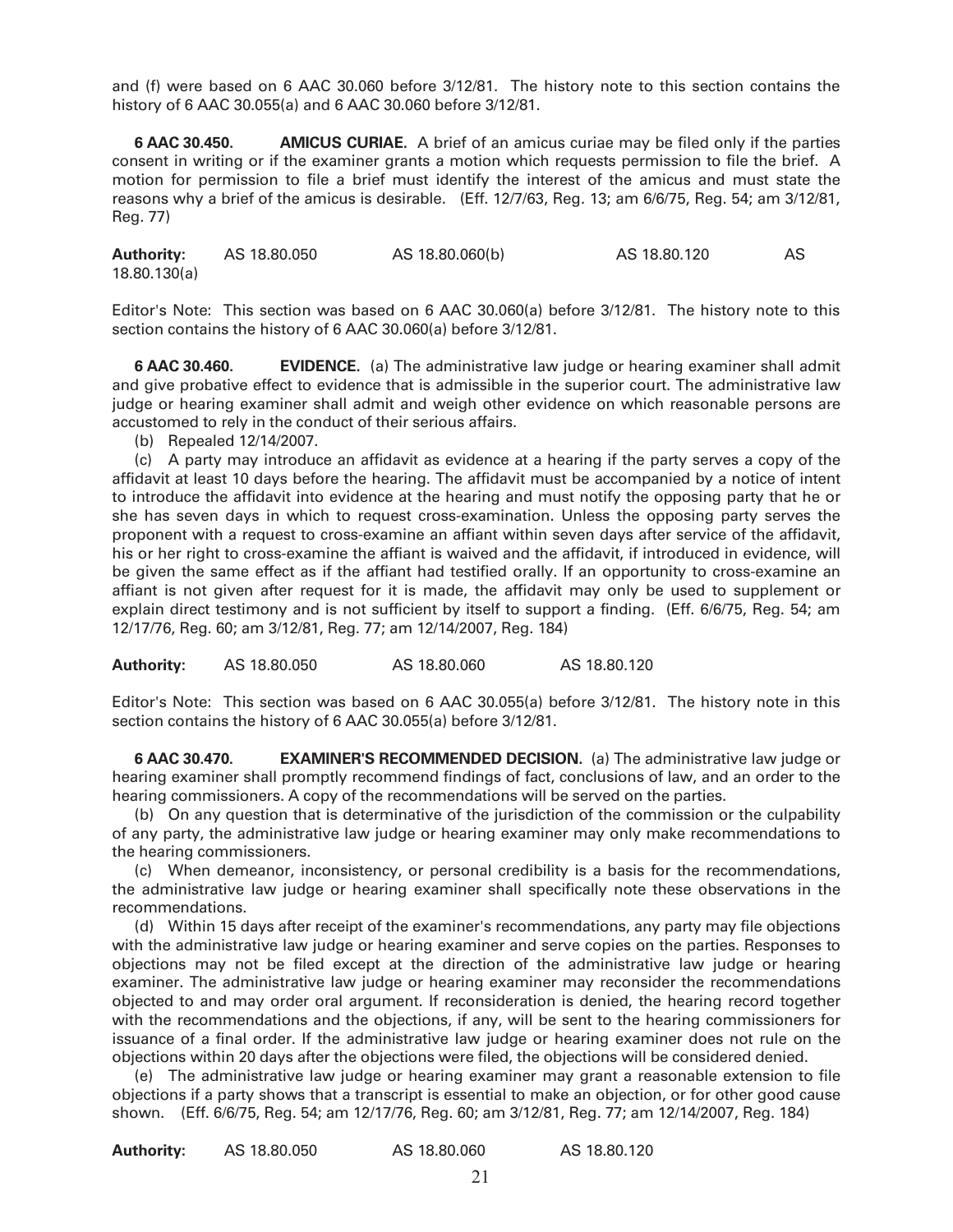Editor's Note:  $6$  AAC 30.470(a), (b) and (c) were based on  $6$  AAC 30.055(b), (c) and (e), and  $6$  AAC 30.470(d) was based on 6 AAC 30.095(a) before 3/12/81. The history note in this section contains the history of 6 AAC 30.055(b), (c) and (e) and 6 AAC 30.095(a) before 3/12/81.

**6 AAC 30.480. ORDERS BY HEARING COMMISSIONERS.** (a) The hearing commissioners will review the hearing record and issue a final order determining the controversy, making corrections, amendments or changes in the recommended findings of fact, conclusions of law, and proposed order as they consider necessary; or the hearing commissioners may remand the matter to the administrative law judge or hearing examiner with directions to take additional evidence, rewrite the proposed findings, conclusions, and proposed order; or take any other action they consider appropriate. The hearing commissioners will provide a period for objections to revised findings, conclusions, or proposed orders of the administrative law judge or hearing examiner.

 (b) The remedial authority of the commission under AS 18.80.130 (a) includes the authority to order any legal or equitable relief that is reasonably calculated to prevent future violations of a similar nature or that reasonably compensates the complainant or the class for losses incurred as a result of the unlawful conduct, including out-of-pocket expenses. A monetary award under this section may include an order that interest on the amount due be paid as provided in AS 09.30.070 (a).

 (c) The decision of the hearing commissioners must be by majority vote and is a final administrative order. A hearing commissioner may file a concurring or dissenting opinion.

 (d) A copy of the commission's order will be served upon the parties. The parties will be advised of their right to seek judicial review under AS 44.62.560- AS 44.62.570.

 (e) A copy of final orders of the commission will be maintained at each office of the commission, and will be filed with state law libraries and with the attorney general. (Eff. 12/7/63, Reg. 13; am 6/6/75, Reg. 54; am 3/12/81, Reg. 77; am 5/22/81, Reg. 78; am 8/9/84, Reg. 91; am 12/29/2004, Reg. 172; am 12/14/2007, Reg. 184)

**Authority:** AS 18.80.050 AS 18.80.130

Editor's Note: 6 AAC 30.480(a) was based on 6 AAC 30.095(b), and 6 AAC 30.480(b), (c), (d) and (e) were based on 6 AAC 30.100(b), (c), (d) and (e) before 3/12/81. The history note in this section contains the history of 6 AAC 30.095(b) and 6 AAC 30.100(b), (c), (d) and (e) before 3/12/81.

**6 AAC 30.490. EXPENSES.** The executive director will determine what hearing expenses shall be paid by the commission to present the facts in support of the accusation. The expenses will be made in the public interest and when state money is available. Complainant and respondent, at their own expense, may incur additional costs and apply for reimbursement under 6 AAC 30.492. (Eff. 3/12/81, Reg. 77; am 12/14/2007, Reg. 184)

**Authority:** AS 18.80.050 AS 18.80.060 AS 18.80.120 AS 18.80.130

**6 AAC 30.492. ATTORNEY'S FEES OR COSTS.** (a) Not later than 10 days after the decision of the hearing commissioners is served, a party may request by motion the commission to order the payment of attorney's fees or costs. The motion shall be filed with the administrative law judge or hearing examiner. After providing a reasonable opportunity to respond, the administrative law judge or hearing examiner shall issue a recommended decision on the motion. The recommended decision is subject to the procedures in 6 AAC 30.470(d)and (e). The hearing commissioners will issue a final order on the motion in accordance with the procedures set out in 6 AAC 30.480(a)and (c) - (e).

 (b) An award of attorney's fees and costs will be made against a complainant upon a showing that he or she pursued an action not authorized by the executive director that was frivolous, unreasonable, or groundless, or that an action authorized by the executive director was based upon information furnished in bad faith by complainant.

 (c) No award will be made for attorney's fees and costs incurred by a party before issuance of notice of conciliation failure. (Eff. 3/12/81, Reg. 77; am 3/22/2014, Reg. 209)

**Authority:** AS 18.80.050 AS 18.80.130 AS 18.80.135

**6 AAC 30.495. SANCTIONS.** The examiner may order a party or counsel who knowingly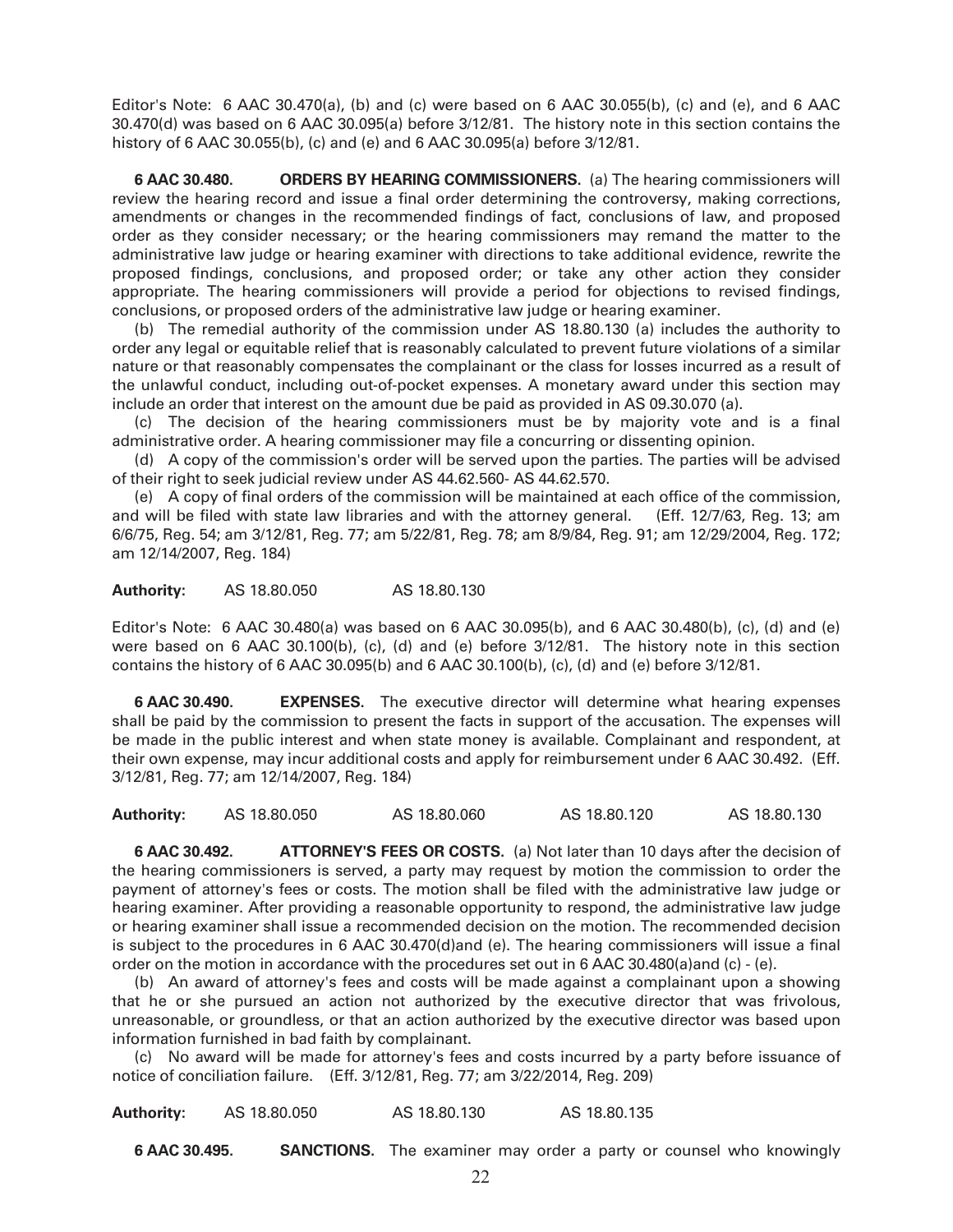uses these regulations for delay, or who fails to comply with these regulations or other procedures previously ordered, to pay costs, including attorney's fees and damages, to any other person who has been harmed by the delay or failure to comply. (Eff. 3/12/81, Reg. 77)

**Authority:** AS 18.80.050 AS 18.80.060(b) AS 18.80.120 AS18.80.130

**6 AAC 30.497. HEARING RECORD.** (a) Not later than 10 days after the decision of the hearing commissioners is served, a party may request by motion the commission to order the payment of attorney's fees or costs. The motion shall be filed with the administrative law judge or hearing examiner. After providing a reasonable opportunity to respond, the administrative law judge or hearing examiner shall issue a recommended decision on the motion. The recommended decision is subject to the procedures in 6 AAC 30.470(d)and (e). The hearing commissioners will issue a final order on the motion in accordance with the procedures set out in 6 AAC 30.480(a)and (c) - (e).

 (b) An award of attorney's fees and costs will be made against a complainant upon a showing that he or she pursued an action not authorized by the executive director that was frivolous, unreasonable, or groundless, or that an action authorized by the executive director was based upon information furnished in bad faith by complainant.

 (c) No award will be made for attorney's fees and costs incurred by a party before issuance of notice of conciliation failure. (Eff. 12/7/63, Reg. 13; am 6/6/75, Reg. 54; am 3/12/81, Reg. 77; am 7/3/96, Reg. 138; am 12/14/2007, Reg. 184)

**Authority:** AS 18.80.050 AS 18.80.060 AS 18.80.120 AS 18.80.130

 $\frac{1}{2}$  ,  $\frac{1}{2}$  ,  $\frac{1}{2}$  ,  $\frac{1}{2}$  ,  $\frac{1}{2}$  ,  $\frac{1}{2}$  ,  $\frac{1}{2}$  ,  $\frac{1}{2}$  ,  $\frac{1}{2}$  ,  $\frac{1}{2}$  ,  $\frac{1}{2}$  ,  $\frac{1}{2}$  ,  $\frac{1}{2}$  ,  $\frac{1}{2}$  ,  $\frac{1}{2}$  ,  $\frac{1}{2}$  ,  $\frac{1}{2}$  ,  $\frac{1}{2}$  ,  $\frac{1$ 

 $\frac{1}{2}$  ,  $\frac{1}{2}$  ,  $\frac{1}{2}$  ,  $\frac{1}{2}$  ,  $\frac{1}{2}$  ,  $\frac{1}{2}$  ,  $\frac{1}{2}$  ,  $\frac{1}{2}$  ,  $\frac{1}{2}$  ,  $\frac{1}{2}$  ,  $\frac{1}{2}$  ,  $\frac{1}{2}$  ,  $\frac{1}{2}$  ,  $\frac{1}{2}$  ,  $\frac{1}{2}$  ,  $\frac{1}{2}$  ,  $\frac{1}{2}$  ,  $\frac{1}{2}$  ,  $\frac{1$ 

Editor's Note: 6 AAC 30.497(a) was based on 6 AAC 30.070 before 3/12/81. The history note in this section contains the history of 6 AAC 30.070 before 3/12/81.

#### **ARTICLE 5. HEARING DISCOVERY.**

Section 510. Discovery

**6 AAC 30.510. DISCOVERY.** (a) The executive director and the respondent may engage in reasonable discovery. Unless otherwise ordered or agreed to by the parties, the rules for discovery in civil proceedings in the courts of this state apply, except that the initial disclosure requirements of those rules do not apply. The commission strongly encourages informality and cooperation between parties in the discovery process.

 (b) The executive director shall make the investigative file available to the complainant and respondent upon request within a reasonable time after issuing the accusation. Records and information required to be kept confidential by law must be withheld from disclosure. (Eff. 12/7/63, Reg. 13; am 6/6/75, Reg. 54; am 3/12/81, Reg.77 ; am 7/3/96, Reg. 138)

**Authority:** AS 18.80.050 AS 18.80.060 AS 18.80.120 AS 18.80.130

Editor's Note: This section was adapted from Rule 26 of Alaska Rules of Civil Procedure, as amended January 1, 1979. This section was based on 6 AAC 30.035 before 3/12/81. The history note to this section contains the history of 6 AAC 30.035 before 3/12/81.

\_\_\_\_\_\_\_\_\_\_\_\_\_\_\_\_\_\_\_\_\_\_\_\_\_\_\_\_\_\_\_\_\_\_\_\_\_\_\_\_\_\_\_\_\_\_\_\_\_\_\_\_\_\_

#### **ARTICLE 6. ACCOMMODATIONS FOR SERVICE ANIMALS AND ALERT ANIMALS.**

Section

610. Accommodations for service animals and alert animals

**6 AAC 30.610. ACCOMMODATIONS FOR SERVICE ANIMALS AND ALERT ANIMALS.** (a) A public accommodation shall modify policies, practices, or procedures to permit the use of a service or alert animal by an individual with a disability.

\_\_\_\_\_\_\_\_\_\_\_\_\_\_\_\_\_\_\_\_\_\_\_\_\_\_\_\_\_\_\_\_\_\_\_\_\_\_\_\_\_\_\_\_\_\_\_\_\_\_\_\_\_\_

(b) An individual with a disability shall be permitted to be accompanied by a service or alert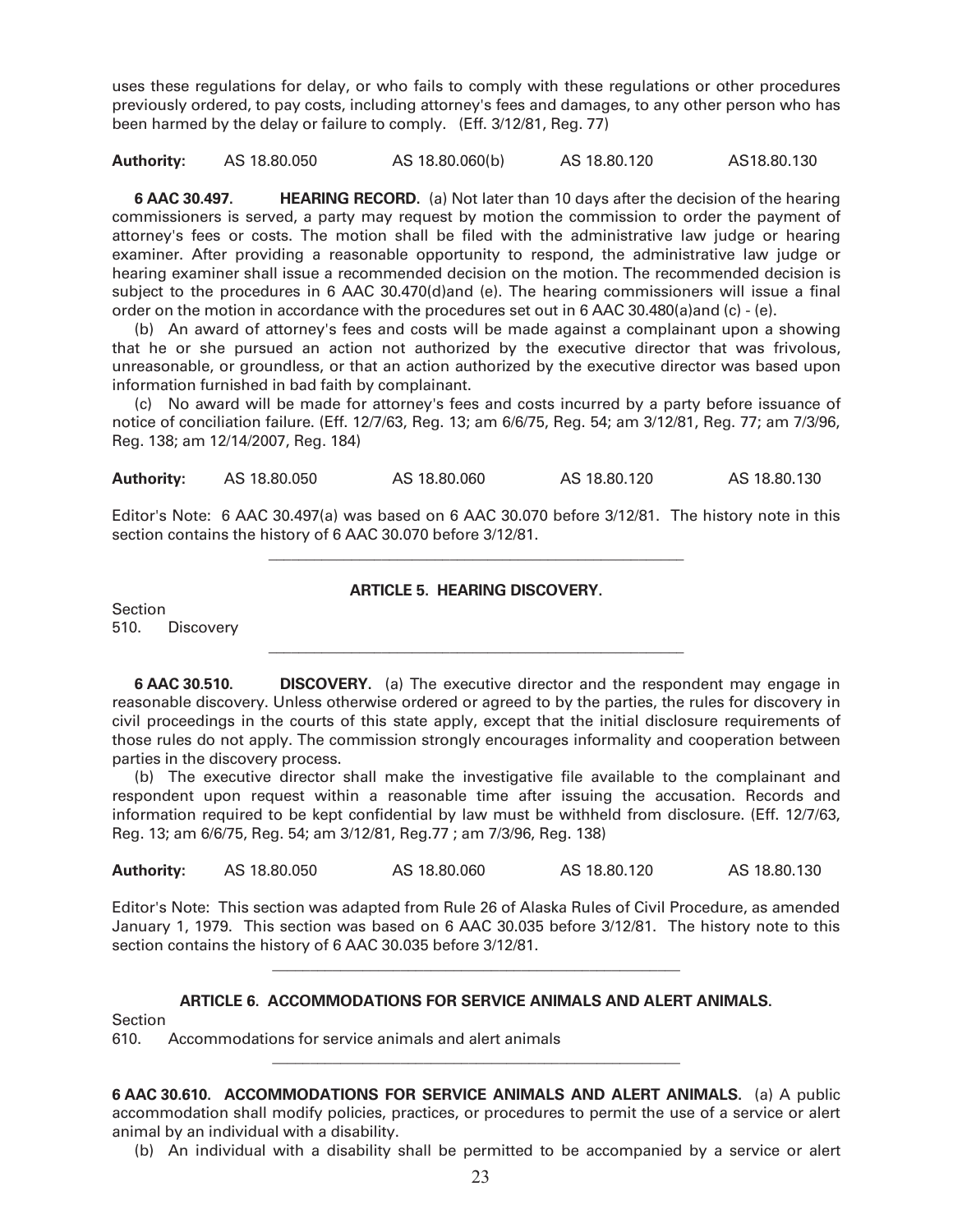animal in all areas of a place of public accommodation where members of the public, program participants, clients, customers, patrons, or invitees, as relevant, are allowed to go.

(c) A public accommodation may not ask about the nature or extent of a person's disability.

 (d) A public accommodation may ask, when it is not readily apparent that an animal is trained to do work or perform tasks for an individual with a disability, (1) if the animal is required because of a disability and (2) what work or task the animal performs.

 (e) A person with a disability may not be required to produce documentation that an animal has been certified, trained, or licensed as a service animal. A public accommodation may require an individual with a disability accompanied by an alert animal to produce written verification of a licensed health care provider, who has conducted an in-person physical examination of the individual, of the animal's ability to alert to the present impairment of a vital function which is a condition of the individual's disability.

 (f) A service or alert animal must behave appropriately in public, must be under the control of its handler and must be harnessed, leashed, or other tethered, unless these devices would interfere with the service or alert animal's work or the individual's disability prevents using these devices. If the devices interfere, then the handler must maintain control of the animal through voice, signal, or other effective means. A public accommodation is not responsible for the care or supervision of a service or alert animal.

(g) A service or alert animal may be excluded or removed from the premises if

 (1) the animal is out of control and the animal's handler does not take effective action to control the animal,

(2) the animal is not housebroken,

 (3) the animal's behavior poses a significant risk to the health or safety of others that cannot be eliminated by a modification of policies, practices, or procedures, or by the provision of auxiliary aids or services, or

 (4) admitting the animal would fundamentally alter the nature of the goods, services, programs, or activities provided to the public.

 (h) If a service or alert animal is excluded or removed, the removing entity must provide the individual with a disability the opportunity to access goods, services, and accommodations without the service animal.

 (i) Where the accommodation of an individual with a disability who relies on a service or alert animal may trigger symptoms of another person with a disability whom the public accommodation has a duty to accommodate, a reasonable effort must be made to accommodate both individuals to the extent possible.

 (j) A public accommodation may not ask or require an individual with a disability to pay a surcharge, even if people accompanied by pets are required to pay fees, or to comply with other requirements generally not applicable to people without pets. If a public accommodation normally charges individuals for the damage they cause, an individual with a disability may be charged for damage caused by his or her service or alert animal.

 (k) A service animal handler shall not be required to obtain any certification or registration from any organization purporting to certify service animals, nor shall the animal be required to carry a tag, vest, or other documentation identifying the animal as a service animal. However, service animal handlers are not exempt from local animal control or public health requirements.

 (l) Requirements applicable to service animals in this regulation shall also be applicable to miniature horses. In determining whether reasonable modifications in policies, practices, or procedures can be made to allow a miniature horse into a specific facility, a public accommodation shall consider:

 (1) the type, size, and weight of the miniature horse and whether the facility can accommodate these features;

- (2) whether the handler has sufficient control of the miniature horse;
- (3) whether the miniature horse is housebroken; and

 (4) whether the miniature horse's presence in a specific facility compromises legitimate safety requirements that are necessary for safe operation.

 (m) An animal in training to work or perform tasks for an individual with a disability shall enjoy the same protections as a fully trained service animal when accompanied by either an individual with a disability or a trainer and is actively training. The requirements applicable to service animals and their handlers under this section and other federal or state laws are also applicable to service animals in training and their handlers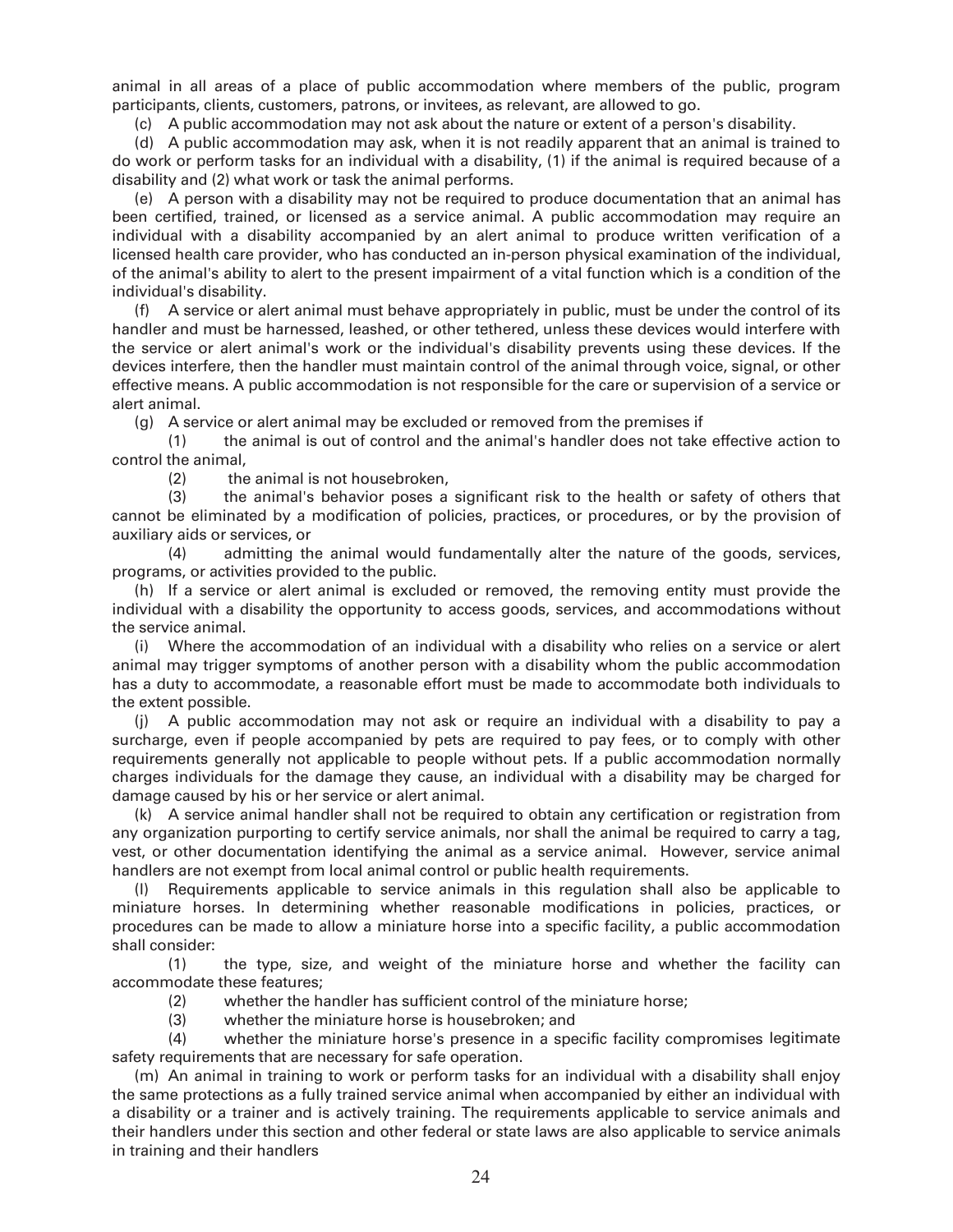(n) The requirements applicable to service animals in public accommodations in this section apply to the state and its political subdivisions, and, except as provided in 3 AAC 30.990(b), to owners, lessors, managers, or other persons having the right to sell, lease, or rent real property.

 (o) This subsection does not limit the rights or remedies of a qualified employee with a disability who may seek to use an animal to assist him or her in the performance of the essential functions of a job. Employers shall treat a request from a qualified employee as a request for a reasonable accommodation and engage in an interactive process to determine whether or not the accommodation is reasonable.

 (p) This subsection does not limit the rights or remedies of a housing accommodation or an individual with a disability that are granted by federal fair housing laws.

(q) In this section,

 (1) "alert animal" means any animal that alerts a person with a disability to the present impairment of a vital function which is a condition of the individual's disability, and whose ability to alert is verified in writing by a licensed health care provider who has conducted a physical examination of the individual in person; 6 AAC 30.600 applies to alert animals, except that a public accommodation may require an individual with a disability accompanied by an alert animal to produce the written verification;

 (2) "control group" means an employee who holds a position of sufficient authority or responsibility so that he or she may be considered to be speaking on behalf of the organization with respect to the matter at issue, and in so doing is able to legally bind the organization;

 (3) "health care provider" means a Doctor of Medicine. "M.D.", doctor of osteopathic medicine "D.O.", advanced practice registered nurse, "APRN, or physician assistant "P.A.";

 (4) "service animal" means a dog or miniature horse that is trained to do work or perform tasks for an individual with a disability, including a physical, sensory, psychiatric, intellectual, or other mental disability; the work done or tasks performed must be directly related to the individual's disability and may include guiding an individual who is visually impaired or blind, alerting an individual who is deaf or hard of hearing, pulling a wheelchair, assisting with mobility or balance, alerting and protecting an individual who is having a seizure, retrieving objects, alerting an individual to the presence of allergens, providing physical support and assistance with balance and stability to an individual with a mobility disability, helping an individual with a psychiatric or neurological disability by preventing or interrupting impulsive or destructive behaviors, reminding an individual with mental illness to take prescribed medications, calming an individual with posttraumatic stress disorder during an anxiety attack, or doing other specific work or performing other special tasks;

 (5) "vital function" means a function of the body on which life is directly dependent, such as respiration or circulation of blood. (Eff. 4/20/2019, Reg. 230)

| <b>Authority:</b> | AS 18,80,050<br>AS 18.80.255 | AS 18,80,220 | AS 18,80,230 | AS 18,80,240 |
|-------------------|------------------------------|--------------|--------------|--------------|
|                   |                              |              |              |              |

## **ARTICLE 7. RESERVED.**

 $\mathcal{L}_\text{max}$  , and the contract of the contract of the contract of the contract of the contract of the contract of the contract of the contract of the contract of the contract of the contract of the contract of the contr

 $\frac{1}{2}$  ,  $\frac{1}{2}$  ,  $\frac{1}{2}$  ,  $\frac{1}{2}$  ,  $\frac{1}{2}$  ,  $\frac{1}{2}$  ,  $\frac{1}{2}$  ,  $\frac{1}{2}$  ,  $\frac{1}{2}$  ,  $\frac{1}{2}$  ,  $\frac{1}{2}$  ,  $\frac{1}{2}$  ,  $\frac{1}{2}$  ,  $\frac{1}{2}$  ,  $\frac{1}{2}$  ,  $\frac{1}{2}$  ,  $\frac{1}{2}$  ,  $\frac{1}{2}$  ,  $\frac{1$ 

#### **ARTICLE 8. REPORTS AND RECORDKEEPING.**

Section

- 810. Employer records
- 820. Labor union records
- 830. Employment agency records
- 840. Retention of records
- 850. Failure to keep records
- 860. Commission studies

**6 AAC 30.810. EMPLOYER RECORDS.** (a) An employer subject to AS 18.80 shall make, and keep for two years, records of the race, age, and sex of its applicants for employment and its employees.

 (b) An employer who is being investigated under AS 18.80 shall retain, until final disposition of the complaint, all records relevant to the determination of the complaint. These records include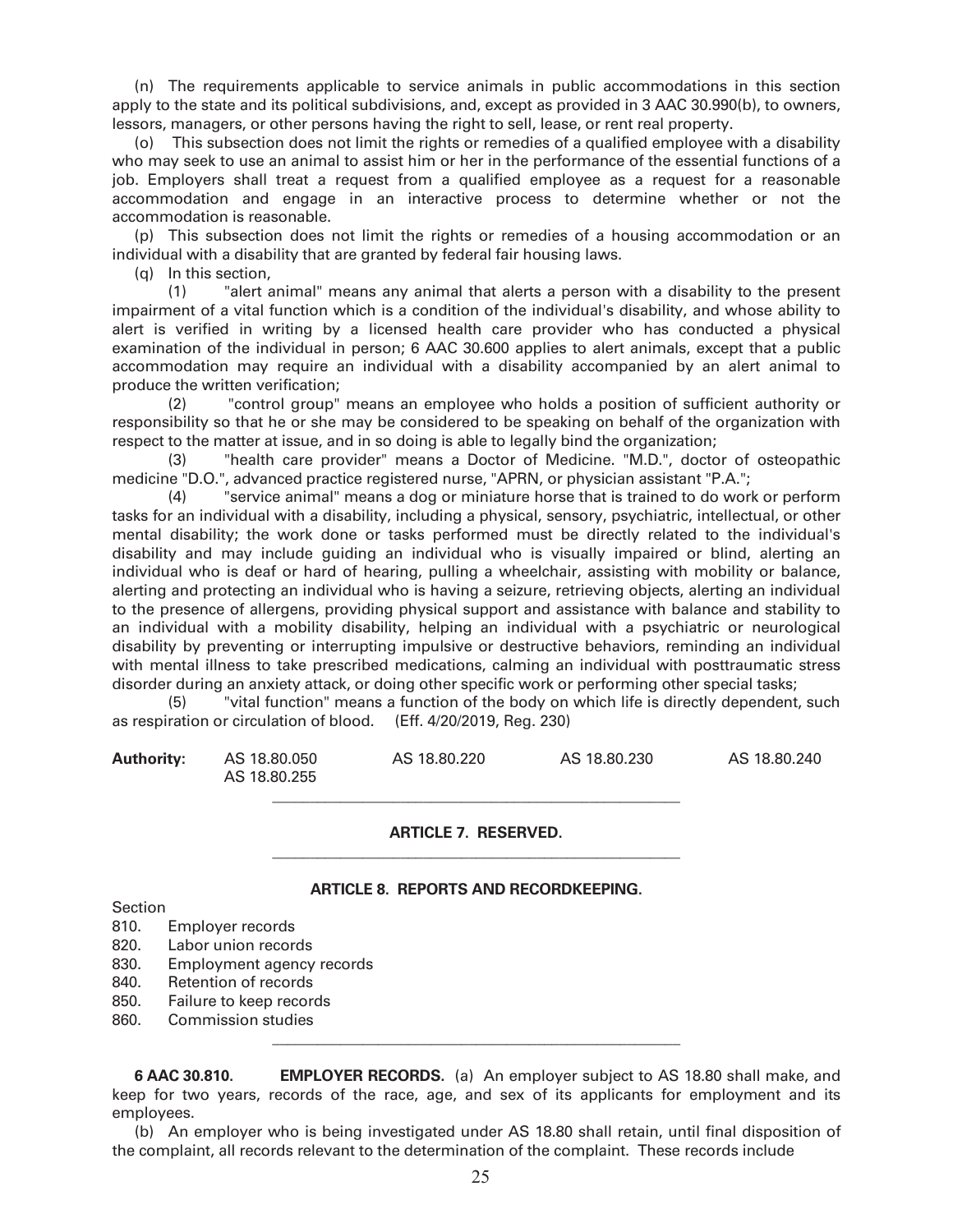(1) application forms, including records of the race, age, and sex of applicants;

- (2) position descriptions;
- (3) classification studies;
- (4) payroll data;

 (5) personnel files, including employment application forms and other records pertaining to hiring, promotion, demotion, transfer, layoff or termination, rates of pay or other terms of compensation, and selection for training or apprenticeship;

 (6) any other records relevant to the employment status of employees and applicants which the employer makes in the ordinary course of business.

 (c) An employer may request of applicants or employees the information listed in (a) of this section if the information is obtained to further a good-faith affirmative action plan designed to avoid or overcome conspicuous imbalance in a work force. (Eff. 12/20/68, Reg. 27; am 6/6/75, Reg. 54; am 3/12/81, Reg. 77; am 8/9/84, Reg. 91)

**Authority:** AS 18.80.050 AS 18.80.220(b)

Editor's Note: This section was based on 6 AAC 30.130(a) and (d) before 3/12/81. The history note to this section contains the history of 6 AAC 30.130(a) and (d) before 3/12/81.

**6 AAC 30.820. LABOR UNION RECORDS.** (a) A labor organization subject to AS 18.80 shall make, and keep for two years, records of the race, age, and sex of its members, applicants for membership, and others using its services.

 (b) A labor organization that is being investigated under AS 18.80 shall retain, until final disposition of the complaint, all records relevant to the determination of the complaint. These records include

 (1) logs and other records which document the dispatch of members and others for employment;

(2) application forms and other records relevant to selection and training of apprentices;

 (3) membership logs and registers, including records of dues payments, contributions to benefit programs and hours worked; and

 (4) other records relevant to the affiliation of persons with the labor organization or the use of its services which the labor organization makes in the ordinary course of business.

 (c) A labor organization may request of applicants the information listed in (a) of this section if the information is obtained to further a good-faith affirmative action plan designed to avoid or overcome conspicuous imbalance in its membership, dispatch, and apprenticeship program. (Eff. 12/20/68, Reg. 27; am 6/6/75, Reg. 54; am 3/12/81, Reg. 77; am 8/9/84, Reg. 91)

**Authority:** AS 18.80.050 AS 18.80.220(b)

Editor's Note: This section was based on 6 AAC 30.130(a) before 3/12/81. The history note to this section contains the history of 6 AAC 30.130(a) before 3/12/81.

**6 AAC 30.830. EMPLOYMENT AGENCY RECORDS.** (a) An employment agency subject to AS 18.80 shall make, and keep for two years, records of the race, age, and sex of candidates for job referrals.

 (b) An employment agency which is being investigated pursuant to AS 18.80 shall retain, until final disposition of the complaint, all records relevant to the determination of the complaint. These records include

 (1) job orders placed by prospective employers and records of the selection and referral of candidates to employers;

 (2) applications and files of persons seeking referral by the employment agency to prospective employers, including reference checks and verification of employment history; and

 (3) other records relevant to the acceptance of job orders or the referral of prospective candidates which the employment agency makes in the ordinary course of business.

 (c) An employment agency may request of persons seeking referral the information listed in (a) of this section if the information is obtained to further a good-faith affirmative action plan designed to avoid or overcome conspicuous imbalance in referral patterns. (Eff. 12/20/68, Reg. 27; am 6/6/75, Reg. 54; am 3/12/81, Reg. 77; am 8/9/84, Reg. 91)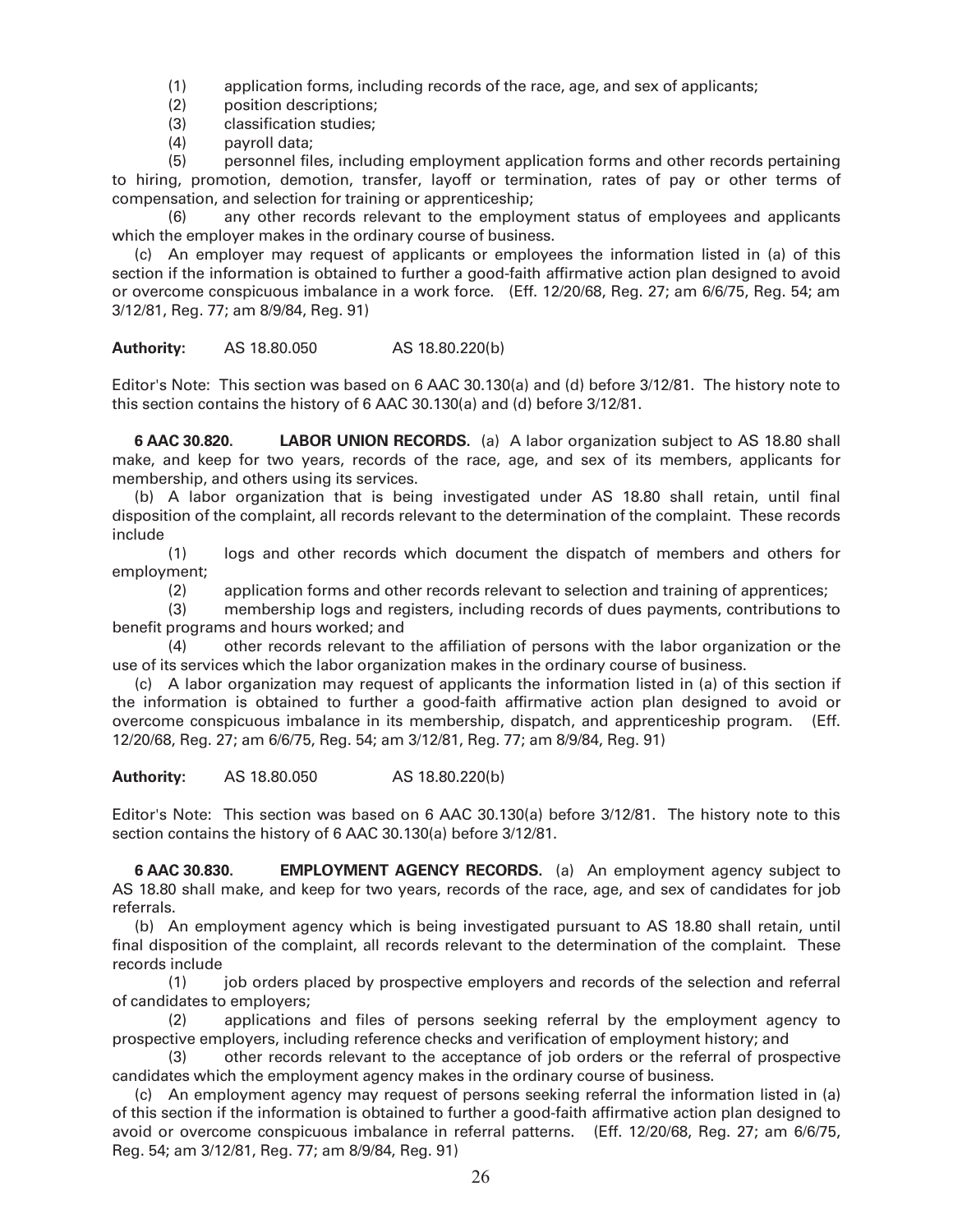**Authority:** AS 18.80.050 AS 18.80.110 AS 18.80.220(b)

Editor's Note: This section was based on 6 AAC 30.130(a) before 3/12/81. The history note to this section contains the history of 6 AAC 30.130(a) before 3/12/81.

**6 AAC 30.840. RETENTION OF RECORDS.** (a) The records specified in 6 AAC 30.810 - 6 AAC 30.830 must be maintained for inspection and copying by the commission for at least two years after the record is made.

 (b) In addition to the requirement in (a) of this section, a respondent must maintain the records of a person who has filed a complaint with the commission, or records of a class of persons named in a complaint filed with the commission, and the records of persons or classes in similar or related circumstances until final disposition of the complaint by the commission. (Eff. 12/20/68, Reg. 27; am 6/6/75, Reg. 54; am 3/12/81, Reg. 77)

| <b>Authority:</b> | AS 18.80.050 | AS 18,80,100    | AS 18.80.110 | AS 18.80.120 |
|-------------------|--------------|-----------------|--------------|--------------|
|                   | AS 18.80.130 | AS 18.80.220(b) |              |              |

Editor's Note: This section was based on 6 AAC 30.130(d) before 3/12/81. The history note to this section contains the history of 6 AAC 30.130(d) before 3/12/81.

**6 AAC 30.850. FAILURE TO KEEP RECORDS.** The executive director may file a complaint alleging a violation of AS 18.80.220(b) if an employer, labor organization or employment agency fails to make and retain the records specified in 6 AAC 30.810 - 6 AAC 30.830. If this failure is discovered during investigation of a complaint, the commission's staff may include in its determination a finding of noncompliance with AS 18.80.220(b). Conciliation efforts will seek to secure compliance with 6 AAC 30.810 - 6 AAC 30.830, and failure of conciliation will result in a hearing on the recordkeeping issue. (Eff. 12/20/68, Reg. 27; am 6/6/75, Reg. 54; am 3/12/81, Reg. 77)

**Authority:** AS 18.80.050 AS 18.80.100 AS 18.80.110 AS 18.80.220(b)

Editor's Note: This section was based on 6 AAC 30.130(e) before 3/12/81. The history note to this section contains the history of 6 AAC 30.130(e) before 3/12/81.

**6 AAC 30.860. COMMISSION STUDIES.** The commission will study employment practices periodically to discover potential violations of AS 18.80 and will request access to records kept under 6 AAC 30.810 - 6 AAC 30.830. These requests are an "inquiry" as specified in AS 18.80.060(c) and are subject to the compulsory process in that subsection. The commission may publish the results of its study in a form that does not disclose the identity of a reporting entity. (Eff. 3/12/81, Reg. 77; am 2/20/22, Reg. 241)

**Authority:** AS 18.80.050 AS 18.80.060 AS 18.80.220

 $\frac{1}{2}$  ,  $\frac{1}{2}$  ,  $\frac{1}{2}$  ,  $\frac{1}{2}$  ,  $\frac{1}{2}$  ,  $\frac{1}{2}$  ,  $\frac{1}{2}$  ,  $\frac{1}{2}$  ,  $\frac{1}{2}$  ,  $\frac{1}{2}$  ,  $\frac{1}{2}$  ,  $\frac{1}{2}$  ,  $\frac{1}{2}$  ,  $\frac{1}{2}$  ,  $\frac{1}{2}$  ,  $\frac{1}{2}$  ,  $\frac{1}{2}$  ,  $\frac{1}{2}$  ,  $\frac{1$ 

### **ARTICLE 9. GENERAL PROVISIONS.**

Section

- 905. Access to investigative files
- 910. Substantive standards
- 920. Cases filed in superior court
- 930. (Reserved)
- 940. Reopening
- 950. Publication of case results
- 960. Local human rights commissions
- 970. Availability of regulations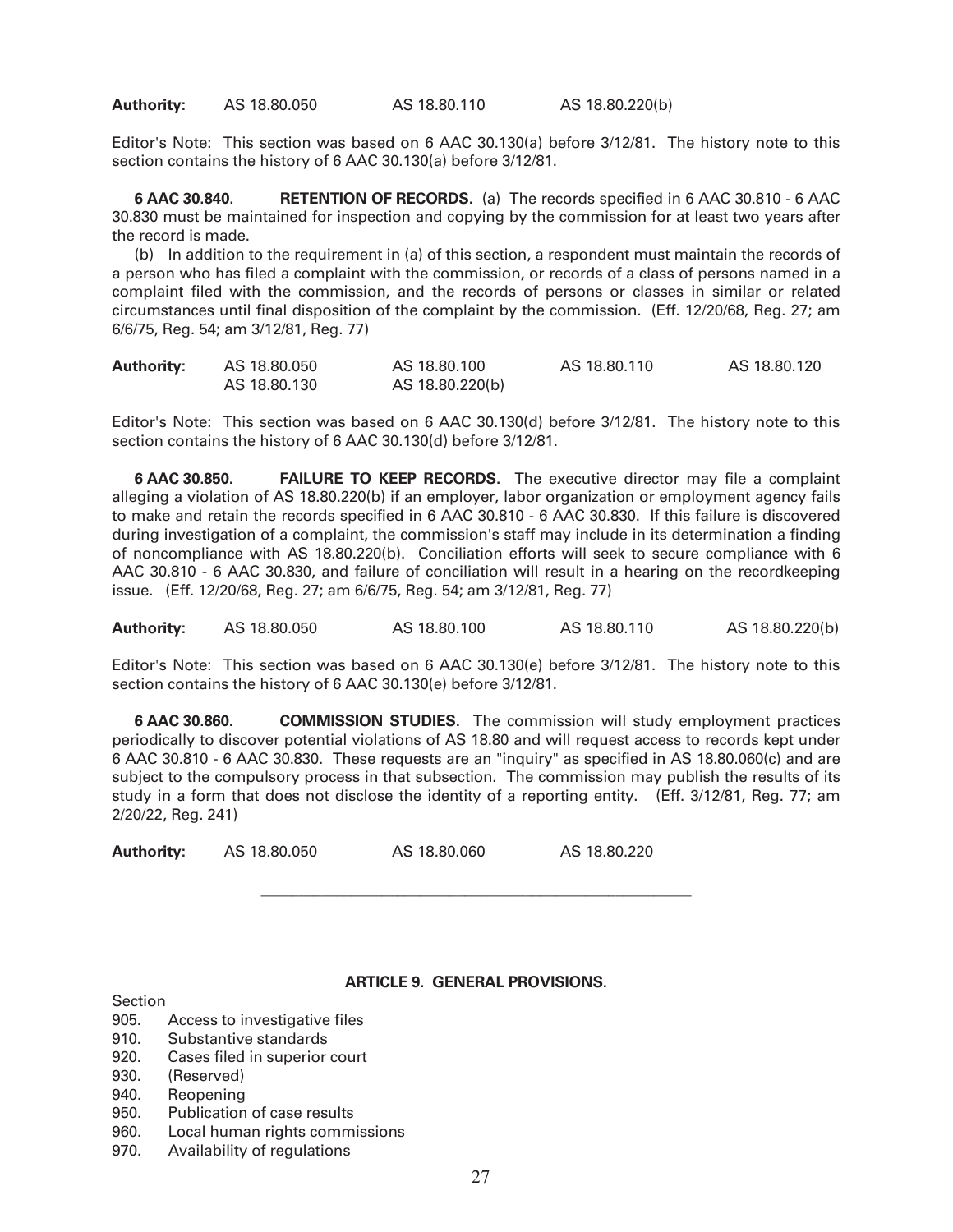975. Construction of regulations

980. Validity of regulations

985. Exemption

990. Definitions

**6 AAC 30.905. ACCESS TO INVESTIGATIVE FILES.** Records of investigation and information obtained during an investigation or inquiry are confidential and may not be disclosed except in accordance with AS 18.80.115. Records of conciliation may not be disclosed in any event. Records and information required to be kept confidential by law must be withheld from disclosure. (Eff. 5/22/81, Reg. 78; am 11/21/82, Reg. 84; am 12/14/2007, Reg. 184; am 4/20/2019, Reg. 230)

**Authority:** AS 18.80.050 AS 18.80.110 AS 18.80.115

 $\mathcal{L}_\text{max} = \frac{1}{2} \sum_{i=1}^{n} \frac{1}{2} \sum_{i=1}^{n} \frac{1}{2} \sum_{i=1}^{n} \frac{1}{2} \sum_{i=1}^{n} \frac{1}{2} \sum_{i=1}^{n} \frac{1}{2} \sum_{i=1}^{n} \frac{1}{2} \sum_{i=1}^{n} \frac{1}{2} \sum_{i=1}^{n} \frac{1}{2} \sum_{i=1}^{n} \frac{1}{2} \sum_{i=1}^{n} \frac{1}{2} \sum_{i=1}^{n} \frac{1}{2} \sum_{i=1}^{n} \frac{1$ 

**6 AAC 30.910. SUBSTANTIVE STANDARDS.** (a) Determinations by the commission's staff, recommendations by examiners and adjudications by hearing commissioners will be made consistent with state decisions on AS 18.80, commission decisions, commission guidelines, regulations, and policy statements.

 (b) The commission considers instructive, but not binding, relevant federal case law, statutes, regulations, and guidelines if they do not limit the commission's obligation to construe AS 18.80 liberally. In deciding complaints of alleged discrimination under AS 18.80 in employment, state and local government services, or public accommodations because of physical or mental disability, the commission may use 42 U.S.C. 12101 - 12213 (Americans with Disabilities Act) and relevant federal case law as a guideline. If there is a conflict between these federal laws and AS 18.80 and the regulations in this chapter, the provisions of state law will govern when state law is more liberal than federal law.

 (c) It is a defense to a complaint of unlawful discrimination to establish by clear and convincing evidence that a distinction in employment prohibited by AS 18.80.220 (a)(1) is required by business necessity or the reasonable demands of the position. "Business necessity" or "reasonable demands of the position" means that the distinction is necessary to the safe and efficient operation of the business; the business purpose is sufficiently compelling to override any disproportionate impact on an individual protected by AS 18.80.220 (a), and the challenged business practice efficiently carries out the business purpose it is alleged to serve, and there is no available or acceptable policy or practice which would better accomplish the business purpose advanced or accomplish it equally well with less discriminatory impact on the complainant. (Eff. 12/7/63, Reg. 13; am 11/2/74, Reg. 52; am 6/6/75, Reg. 54; am 12/17/76, Reg. 60; am 1/14/77, Reg. 61; am 5/2/79, Reg. 70; 3/12/81, Reg. 77; am 4/15/94, Reg. 130; am 7/13/2012, Reg. 203)

**Authority:** AS 18.80.050 AS 18.80.060 AS 18.80.110 AS 18.80.130

Editor's Note: 6 AAC 30.910(a) and (b) were based on 6 AAC 30.010(m) and 6 AAC 30.055(d) before 3/12/81. The history note to this section contains the history of 6 AAC 30.010(m) and 6 AAC 30.055(d), before 3/12/81.

**6 AAC 30.920. CASES FILED IN SUPERIOR COURT.** When a complaint is filed in superior court alleging a violation of AS 18.80, the plaintiff shall promptly serve a copy of the complaint on the executive director. If the same parties or issues are currently before the commission, the commission, in its discretion, will seek intervention in the civil action or deferral of the civil action to the commission, or it will close or hold in abeyance the complaint before the commission. (Eff. 3/12/81, Reg. 77)

**Authority:** AS 18.80.050 AS 18.80.110 AS 18.80.120 AS 18.80.145

**6 AAC 30.930.** Reserved**.** 

**6 AAC 30.940. REOPENING.** The hearing commissioners may reopen a case closed under 6 AAC 30.480on their own motion or on a motion of a party. A motion for reopening must be filed with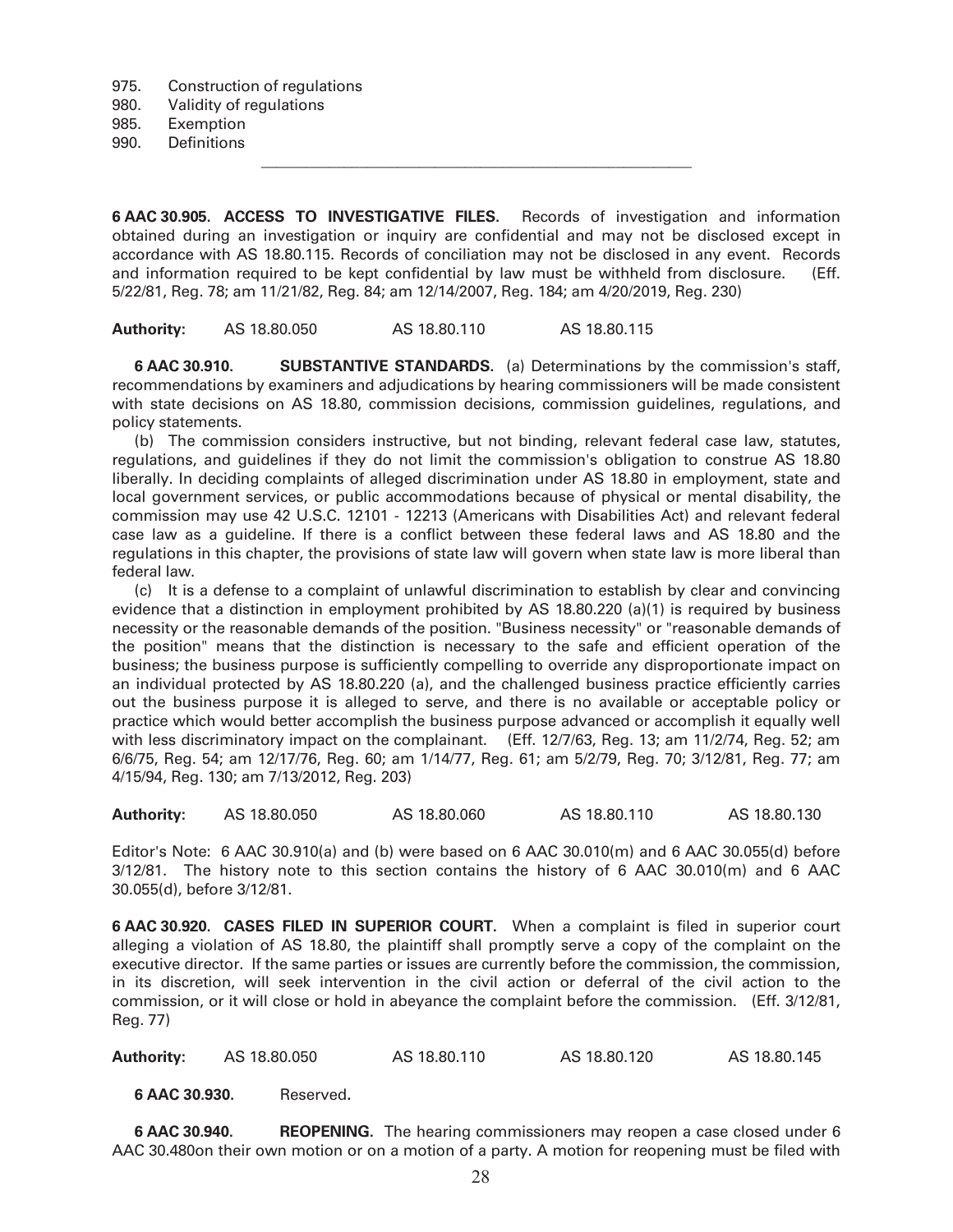the commission within 15 days after service of the final order. The power to reopen a case expires 30 days after the service of the order. If no action is taken on a motion for reopening within the time allowed, the motion is considered denied. (Eff. 12/7/63, Reg. 13; am 6/6/75, Reg. 54; am 3/12/81, Reg. 77; am 12/14/2007, Reg. 184)

| <b>Authority:</b> | AS 18.80.050 | AS 18,80,060 | AS 18.80.110 | AS 18.80.120 |
|-------------------|--------------|--------------|--------------|--------------|
|                   | AS 18,80,130 |              |              |              |

Editor's Note: This section was based on 6 AAC 30.110 before 3/12/81. The history note to this section contains the history of 6 AAC 30.110 before 3/12/81.

**6 AAC 30.950. PUBLICATION OF CASE RESULTS.** The executive director will publish the result of complaints when the public interest will be served by educating persons as to their rights, remedies and obligations under AS 18.80. Names of parties will not be disclosed by the commission without their consent if the case is resolved before certification of conciliation failure by the executive director. The commission will disclose the identity of parties to cases which are resolved after certification of conciliation failure. (Eff. 3/12/81, Reg. 77)

**Authority:** AS 18.80.050 AS 18.80.110 AS 18.80.120 AS 18.80.130

**6 AAC 30.960. LOCAL HUMAN RIGHTS COMMISSIONS.** The commission will, in its discretion, sign agreements with local human rights commissions which share responsibility for resolving discrimination cases to avoid duplication and overlap in processing. The commission will accord substantial weight to the findings and orders of local human rights commissions if the result is consistent with the requirements of AS 18.80 and this chapter. (Eff. 3/12/81, Reg. 77)

**Authority:** AS 18.80.050 AS 18.80.290

**6 AAC 30.970. AVAILABILITY OF REGULATIONS.** Copies of AS 18.80, commission regulations, commission decisions and case law on AS 18.80 are available for public inspection at all offices of the commission and at state law libraries. (Eff. 12/7/63, Reg. 13; am 6/6/75, Reg. 54; am 3/12/81, Reg. 77)

## **Authority:** AS 18.80.050

Editor's Note: This section was based on 6 AAC 30.150 before 3/12/81. The history note to this section contains the history of 6 AAC 30.150 before 3/12/81.

**6 AAC 30.975. CONSTRUCTION OF REGULATIONS.** The regulations in this chapter shall be liberally construed to accomplish the purposes of AS 18.80 and the policies of the commission. A party appearing before the commission without counsel will not be penalized or prejudiced if the party has made a good-faith effort to comply with these regulations. (Eff. 12/7/63, Reg. 13; am 3/12/81, Reg. 77)

| <b>Authority:</b> | AS 18.80.050 | AS 18.80.060(b) | AS 18.80.110 | AS 18.80.120 |
|-------------------|--------------|-----------------|--------------|--------------|
|                   | AS 18.80.130 | AS 18.80.150    | AS 18.80.160 |              |

Editor's Note: This section was based on 6 AAC 30.160 before 3/12/81. The history note to this section contains the history of 6 AAC 30.160 before 3/12/81.

**6 AAC 30.980. VALIDITY OF REGULATIONS.** If a provision of this chapter or its application to any person or circumstance is adjudged by a court of competent jurisdiction to be invalid, or if by legislative action any regulation loses its force and effect, that judgment or action does not affect the remainder of this chapter. (Eff. 6/6/75, Reg. 54; am 3/12/81, Reg. 77)

## **Authority:** AS 18.80.050

Editor's Note: This section was based on 6 AAC 30.180 before 3/12/81. The history note to this section contains the history of 6 AAC 30.180 before 3/12/81.